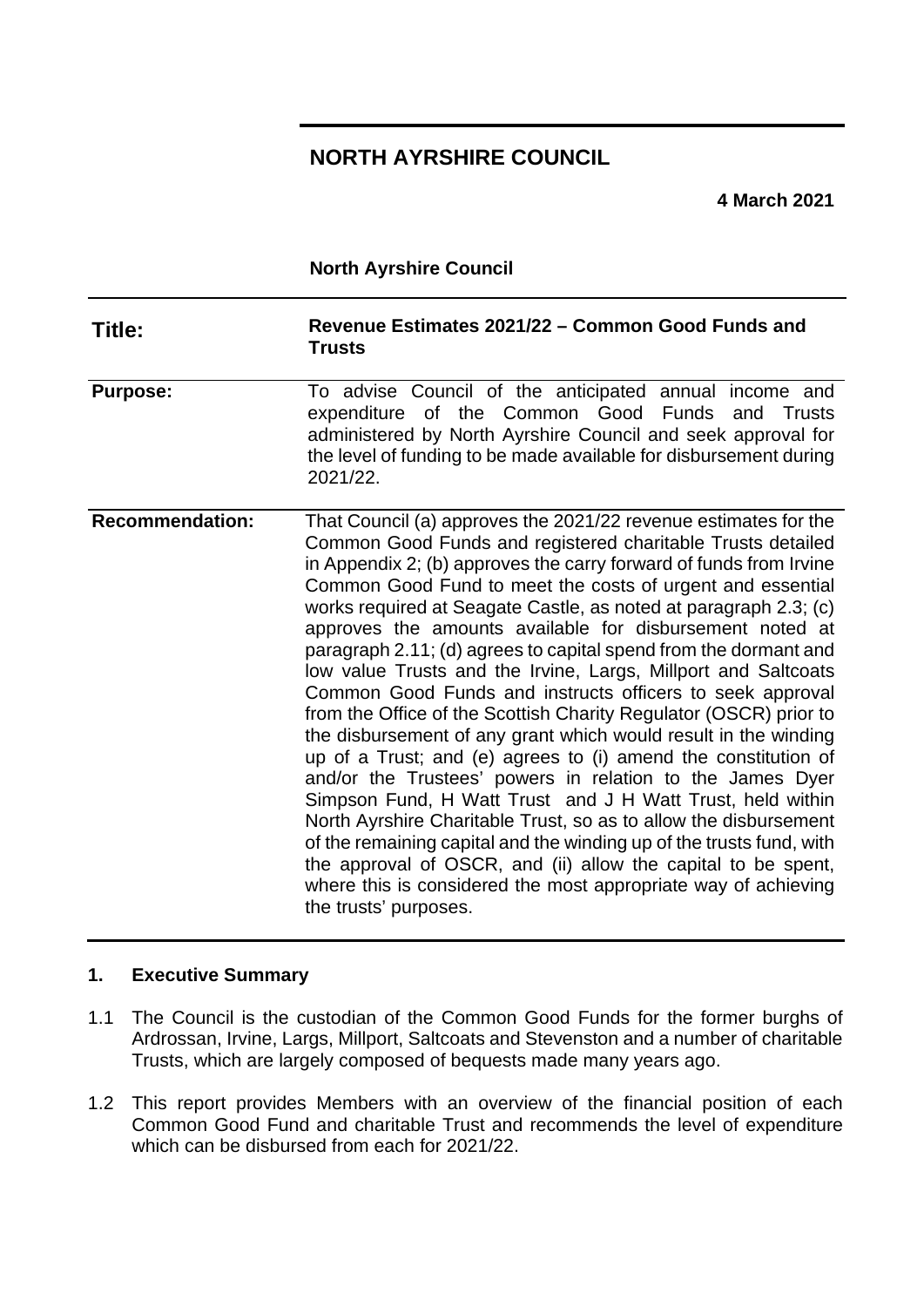- 1.3 Following delays during 2020/21, previously approved urgent and essential works at Seagate Castle have not been completed during the year and Council is asked to approve the carry forward of this budget to allow the completion of these works during 2021/22. Should cost projections exceed estimates, a further report will be presented to Council.
- 1.4 The Common Good Funds and Trusts make annual disbursements of grants to groups and individuals. The level of funding available for these grants is normally set at the net annual income of each Fund or Trust after meeting their expenditure commitments. Where the expenditure commitments exceed the annual income, the recommended budget for grant disbursement reflects the level of disbursements in previous years.
- 1.5 In order to encourage the utilisation of funds across communities, in particular where the Trusts have been dormant or have low levels of income, it is recommended that, with the exception of those Trusts with significant balances, the full balance of the Trusts are approved as available for disbursement. Any disbursement which utilises the full capital balance will result in closure and will require the approval of Office of the Scottish Charity Regulator (OSCR).

# **2. Background**

## **Common Good Funds**

- 2.1 The Council is the custodian of the Common Good Funds for the former burghs of Ardrossan, Irvine, Largs, Millport, Saltcoats and Stevenston. The purpose of the Common Good Funds is to benefit the general population within the defined areas of each of their respective towns.
- 2.2 During December 2019 approval was given by the Scottish Courts for the sale of Millport Town Hall, which is currently owned by Millport Common Good Fund, to the community. Discussions are still ongoing in relation to this sale which is expected to complete during 2021.
- 2.3 At its meeting on 5 March 2020, Council approved the allocation of £0.250m from Irvine Common Good Fund to meet the costs of urgent and essential works required at Seagate Castle. Following delays in the completion of these works during 2020/21, the anticipated expenditure for the year is only £0.020m and Council is asked to approve the carry forward of the £0.230m balance to allow the completion of the works during 2021/22. As noted in the previous report to Council, working on a structure as historic as this may flag up further works which may need to be addressed at the same time. Should cost projections exceed estimates, a further report will be presented to Council.
- 2.4 The Common Good Funds make annual disbursements to groups and individuals based on approved criteria. The levels of grant available for disbursement is determined after all expenditure commitments and projected income from assets has been assessed. Current practice has been for the remaining surplus to be made available for trustees to disburse, ensuring that capital balances are left intact, with the disbursement of funds from the capital balance requiring Council approval. It is recommended that this practice continues for those Common Good Funds with sufficient net income.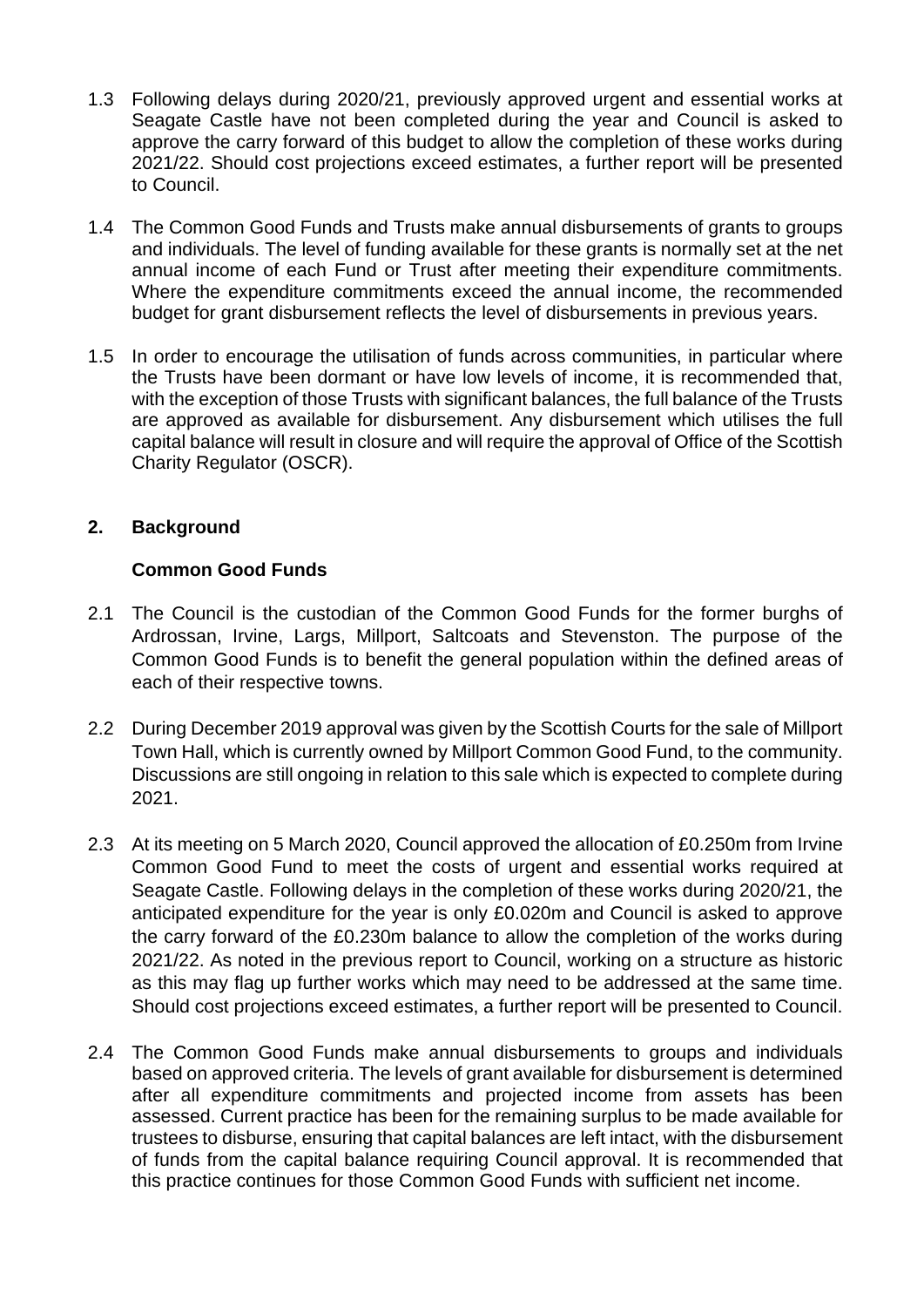2.5 In the case of Irvine, Largs, Millport and Saltcoats Common Good Funds the level of expenditure exceeds the level of income. In order to maximise the benefits to the community, it is proposed that the budgets for grant disbursement are set at a level which reflects previous years' disbursements, with a minimum level for each of £1,000.

## **Charitable Trusts**

- 2.6 The Council also administers a number of Trusts which are largely composed of bequests made many years ago. Of these Trusts, there are only two which accrue significant levels of income; the Spier's Trust and the Margaret Archibald Trust. The Spier's Trust was founded in 1936 for the administration of Spier's School, Beith and for the provision of certain educational grants and bursaries with the local area of benefit comprising the parishes of Beith, Dalry, Dunlop, Kilbirnie, Lochwinnoch and Neilston. The purpose of the Margaret Archibald Trust is "to apply the capital and income from time to time, at the discretion of the Council, for the charitable purpose of persons in need who have attained sixty five years of age, living in the Parish of Dalry, Ayrshire".
- 2.7 The remaining Trusts comprise four town Trusts, covering Dalry, Kilbirnie & Glengarnock, Kilwinning and Largs, which provide assistance to persons in need within the defined area of each fund; the North Ayrshire Council Trust, which incorporates a further seven smaller funds; two minor Trusts and a number of sundry bequests listed on appendix 1.
- 2.8 During 2020/21, the previous McGavin Park fund held within the North Ayrshire Council Trust was wound up, with the agreement of the Office of the Scottish Charity Regulator, following the exhaustion of its capital through the disbursement of grants.
- 2.9 Historically a number of Trusts have experienced periods of dormancy where no grants have been disbursed. The Office of the Scottish Charity Regulator (OSCR) is keen that charities fulfil their charitable purposes and the Council's external auditors have previously expressed concern about continued lack of activity in these Trusts. If no other action is taken, the annual external audit fee and administrative charges will eventually exhaust these Trusts. As such, the utilisation of available funds through a particular project which complies with the Trust's purposes should be considered. It is therefore recommended that, with the exception of those Trusts with significant balances, the full balances of the town and minor Trusts are made available for disbursement. It should be noted that any disbursement which would result in the winding up of a registered Trust must be approved by the Office of the Scottish Charity Regulator (OSCR) before the relevant Locality Partnership agrees the grant. For those Trusts with significant balances, it is proposed that the budgets for grant disbursement are set at a level which reflects previous years' disbursements.
- 2.10 It has been identified that some of the smaller Trusts have constitutions and / or Trustees' powers which limit the utilisation of the capital held by Trusts and their subsequent winding up. The Trusts in question form part of the North Ayrshire Charitable Trust and it is proposed that the constitutions and Trustees' powers are amended to allow the disbursement of the remaining capital and the winding up of these Trusts, subject to the approval of OSCR. The Trusts in question are: the James Dyer Simpson Fund, current balance £197.08, the H Watt Trust, current balance £14.15, and the J H Watt Trust, current balance £1,115.52.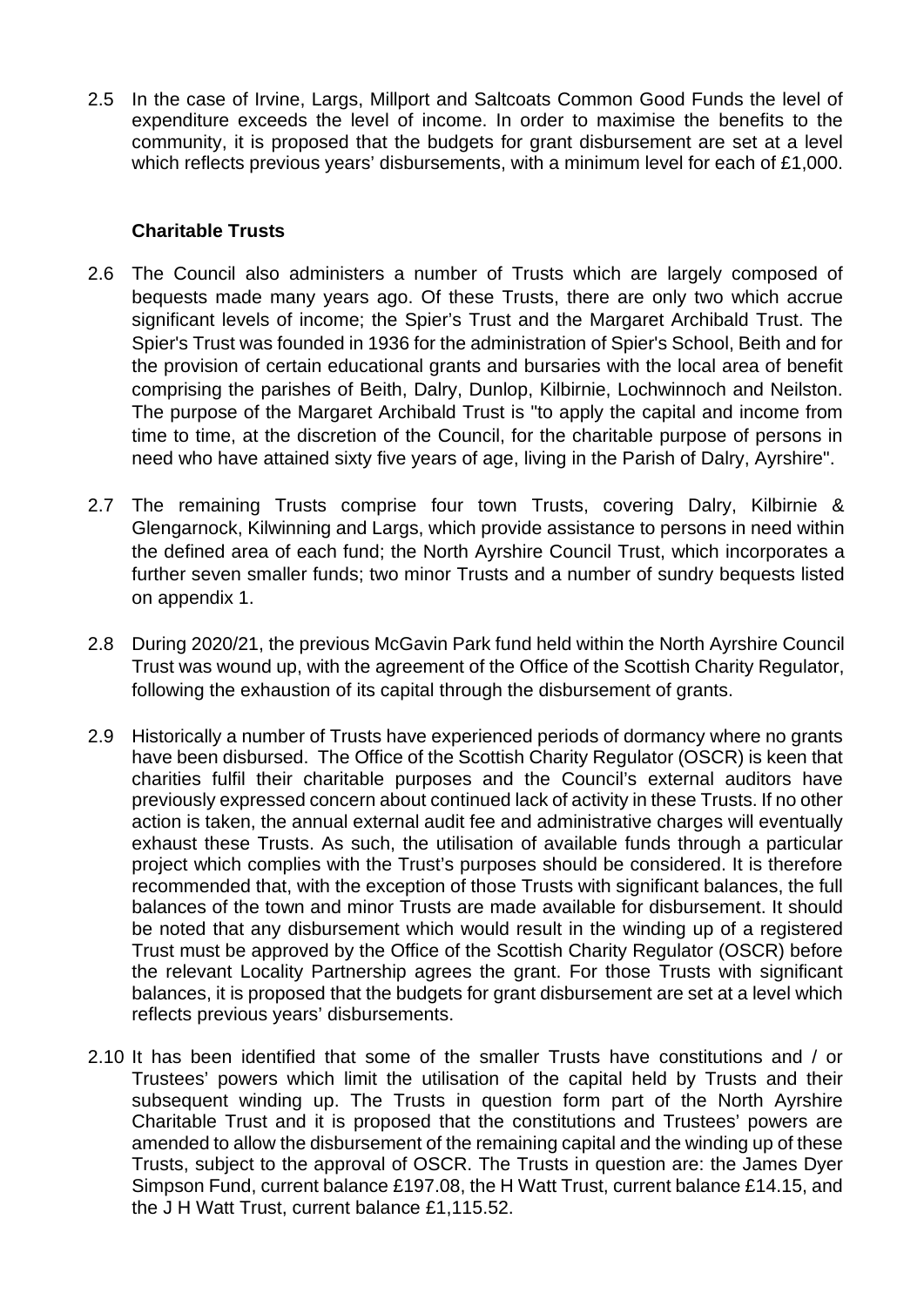2.11 The following table summarises the anticipated income and expenditure for each Common Good Fund and Trusts and the proposed budget for grant disbursement for each:

|                                     | <b>Estimated</b><br><b>Balance at</b><br>1 April 2021 | <b>Estimated</b><br><b>Income</b><br>2021/22 | <b>Estimated</b><br><b>Expenditure</b><br>2021/22 | <b>Available for</b><br>Disbursement | <b>Estimated</b><br><b>Balance at</b><br>31 March<br>2022 |
|-------------------------------------|-------------------------------------------------------|----------------------------------------------|---------------------------------------------------|--------------------------------------|-----------------------------------------------------------|
|                                     | £                                                     | £                                            | £                                                 | £                                    | £                                                         |
| <b>Common Good Fund</b>             |                                                       |                                              |                                                   |                                      |                                                           |
| Ardrossan                           | 262,510                                               | 39,325                                       | (13, 403)                                         | (25, 922)                            | 262,510                                                   |
| Irvine                              | 1,109,774                                             | 65,295                                       | (278, 048)                                        | (26, 500)                            | 870,522                                                   |
| Largs                               | 441,098                                               | 17,195                                       | (27, 915)                                         | (10,000)                             | 420,378                                                   |
| Millport                            | 66,970                                                | 210                                          | (355)                                             | (1,000)                              | 65,825                                                    |
| <b>Saltcoats</b>                    | 17,101                                                | 54                                           | (91)                                              | (1,000)                              | 16,064                                                    |
| Stevenston                          | 170,426                                               | 14,785                                       | (1, 159)                                          | (13, 626)                            | 170,426                                                   |
| <b>TOTAL</b>                        | 2,067,880                                             | 136,864                                      | (320, 971)                                        | (78, 048)                            | 1,805,726                                                 |
| <b>Registered Charitable Trusts</b> |                                                       |                                              |                                                   |                                      |                                                           |
| Dalry                               | 2,177                                                 |                                              | (161)                                             | (2,023)                              |                                                           |
| Kilbirnie & Glengarnock             | 3,277                                                 | 11                                           | (166)                                             | (3, 122)                             |                                                           |
| Kilwinning                          | 32,631                                                | 102                                          | (324)                                             | (32, 409)                            |                                                           |
| Largs                               | 6,599                                                 | 20 <sub>l</sub>                              | (185)                                             | (6, 434)                             |                                                           |
| Speir's Trust                       | 46,869                                                | 3,626                                        | (993)                                             | (2,633)                              | 46,869                                                    |
| Margaret Archibald Trust            | 191,255                                               | 9,190                                        | (423)                                             | (8, 767)                             | 191,255                                                   |
| Douglas Sellers Trust               | 591                                                   |                                              | (153)                                             | (440)                                |                                                           |
| <b>Anderson Park Trust</b>          | 310                                                   |                                              | (152)                                             | (159)                                |                                                           |
| NAC Charitable Trust                | 41,940                                                | 2,310                                        | (298)                                             | (2,012)                              | 41,940                                                    |
| <b>TOTAL</b>                        | 325,649                                               | 15,269                                       | (2, 855)                                          | (57,999)                             | 280,064                                                   |

2.12 The remaining smaller trusts administered by the Council are listed in Appendix 1. They generate around £40 of income per year and during 2020/21 thus far there have been no disbursements. Therefore, the full balance is available for disbursement in 2021/22.

# **3. Proposals**

3.1 That Council (a) approves the 2021/22 revenue estimates for the Common Good Funds and registered charitable Trusts detailed in Appendix 2; (b) approves the carry forward of funds from Irvine Common Good Fund to meet the costs of urgent and essential works required at Seagate Castle, as noted at paragraph 2.3; (c) approves the amounts available for disbursement noted at paragraph 2.11; (d) agrees to capital spend from the dormant and low value Trusts and the Irvine, Largs, Millport and Saltcoats Common Good Funds and instructs officers to seek approval from the Office of the Scottish Charity Regulator (OSCR) prior to the disbursement of any grant which would result in the winding up of a Trust and (e) agrees to (i) amend the constitution of and/or the Trustees' powers in relation to the James Dyer Simpson Fund, H Watt Trust and J H Watt Trust, held within North Ayrshire Charitable Trust, so as to allow the disbursement of the remaining capital and the winding up of the trusts fund, with the approval of OSCR, and (ii) allow the capital to be spent, where this is considered the most appropriate way of achieving the trusts' purposes.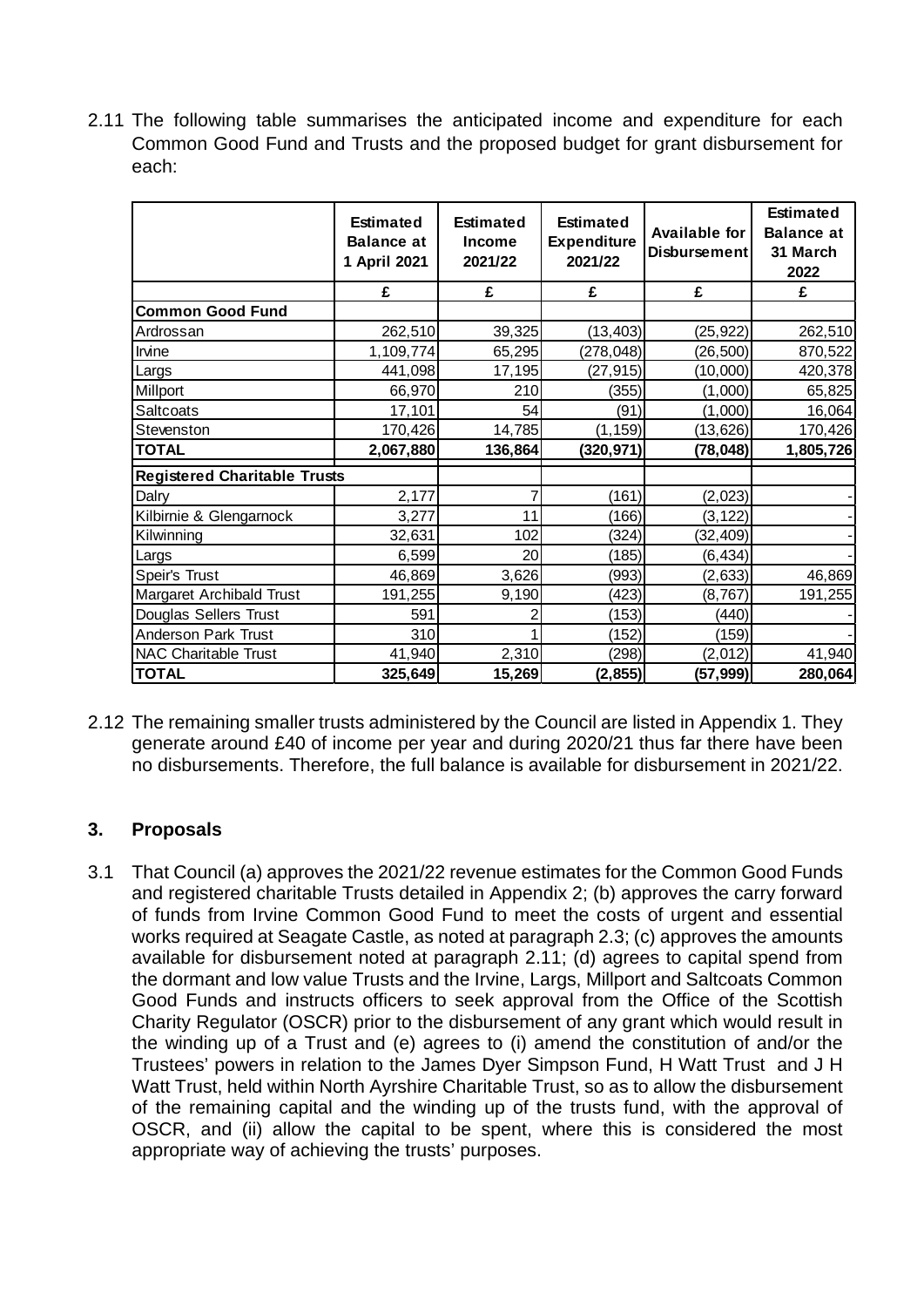# **4. Implications/Socio-economic Duty**

# **Financial**

4.1 Approval of the budgets will allow each Locality Partnership to disburse individual grants up to the approved levels.

All income and expenditure which relates to Common Good properties must be charged to the relevant Common Good Fund.

## **Human Resources**

4.2 None.

## **Legal**

4.3 All expenditure from Trusts and Common Good Funds must be for the purposes of the Trust or meet the Common Good criteria of benefitting the inhabitants of the Common Good area.

# **Equality/Socio-economic**

4.4 None.

## **Environmental and Sustainability**

4.5 None.

# **Key Priorities**

4.6 This report directly supports the Council Plan 2019 to 2024 by supporting active and strong communities through the disbursement of grants to groups and individuals.

#### **Community Wealth Building**

4.7 None.

# **5. Consultation**

5.1 Legal Services have been consulted on the recommendations and procedures for winding up the Trusts.

> Mark Boyd Head of Service (Finance)

For further information please contact **David Forbes, Senior Manager (Strategic Business Partner),** on **01294 324551**.

#### **Background Papers** None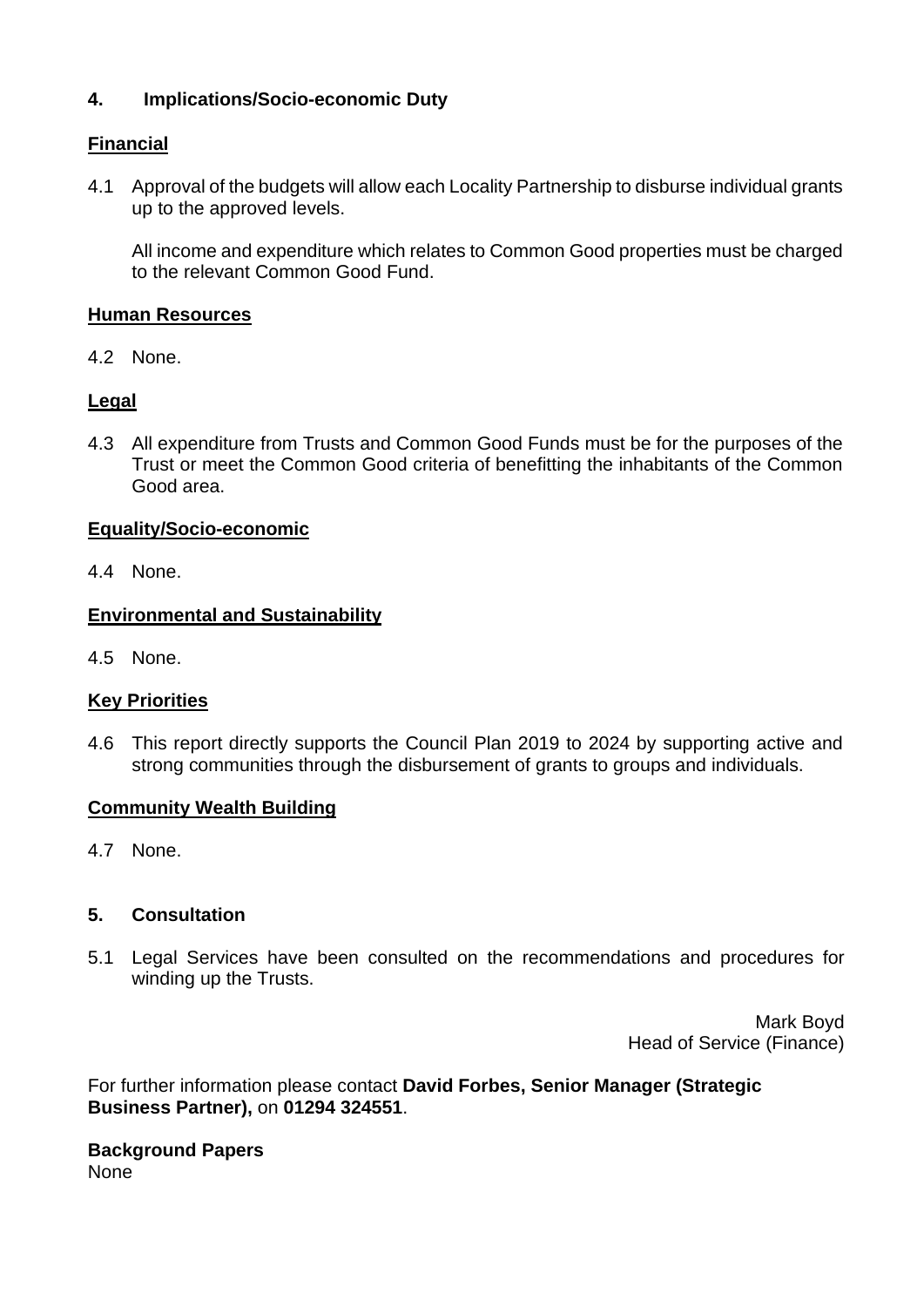| <b>Name of Funds</b>            | <b>Investment</b> | Projected<br><b>Income</b><br>2021/22 | <b>Available for</b><br><b>Disbursement</b><br>2021/22 | <b>Purpose of Bequest</b>                          |
|---------------------------------|-------------------|---------------------------------------|--------------------------------------------------------|----------------------------------------------------|
|                                 | £                 | £                                     | £                                                      |                                                    |
| Isabella McPhee Memorial Fund   | 2,787             | 8                                     | 2,795                                                  | Largs - Annual Putting<br>Competition (Mackerston) |
| N Stewart                       | 1,582             | 5                                     | 1,587                                                  | Provision of Liberty at Rothesay<br>and Arran      |
| <b>Sturrock</b>                 | 2,853             | 9                                     | 2,862                                                  | Upkeep of Springside<br><b>Community Centre</b>    |
| Clark Trophy                    | 534               | 2                                     |                                                        | 536 Road Safety Competition                        |
| <b>Ayrshire Accident Relief</b> | 3,772             | 12                                    | 3,784                                                  | <b>Accident Relief</b>                             |
| Cast/Florist/N Child            | 273               |                                       | 274                                                    | No information available                           |
| Miss Hanslip Bequest            | 1,120             | 3                                     |                                                        | 1,123 No information available                     |
| <b>Total</b>                    | 12,921            | 40                                    | 12,961                                                 |                                                    |

#### **Sundry Bequests**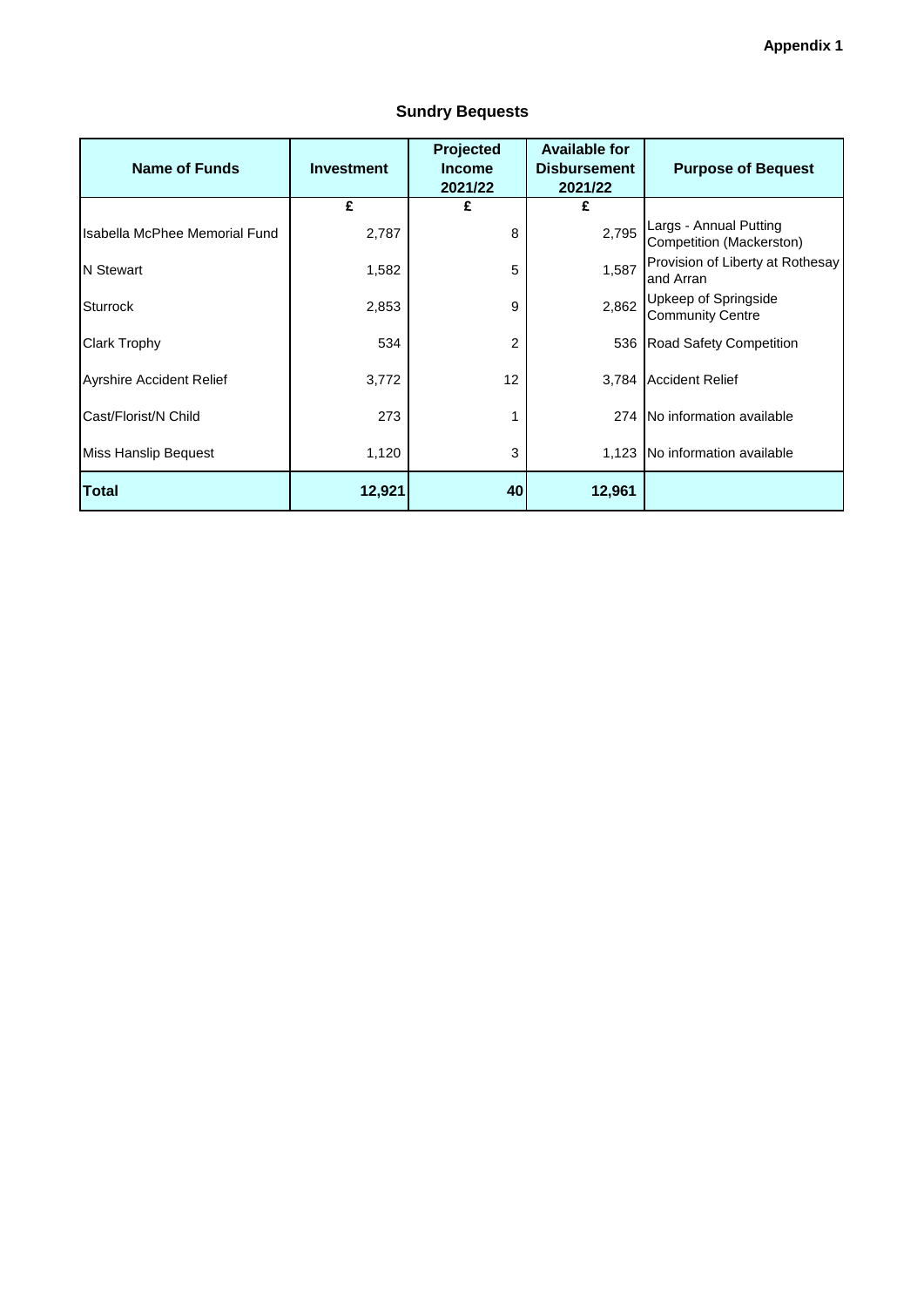# **Index of Common Good and Trust Funds**

| <b>Common Good Funds</b> | Page           |
|--------------------------|----------------|
| Ardrossan                | 1              |
| Irvine                   | $\overline{2}$ |
| Largs                    | 3              |
| Millport                 | 4              |
| <b>Saltcoats</b>         | 5              |
| Stevenston               | 6              |

# **Trusts**

| North Ayrshire Council (Dalry) Charitable Trust                   | 7               |
|-------------------------------------------------------------------|-----------------|
| North Ayrshire Council (Kilbirnie & Glengarnock) Charitable Trust | 8               |
| North Ayrshire Council (Kilwinning) Charitable Trust              | 9               |
| North Ayrshire Council (Largs) Charitable Trust                   | 10 <sup>°</sup> |
| <b>Speir's Trust</b>                                              | 11              |
| <b>Margaret Archibald Trust</b>                                   | 12              |
| Douglas Sellers Trust                                             | 13              |
| <b>Anderson Park Trust</b>                                        | 14              |
| North Ayrshire Council Charitable Trust                           | 15              |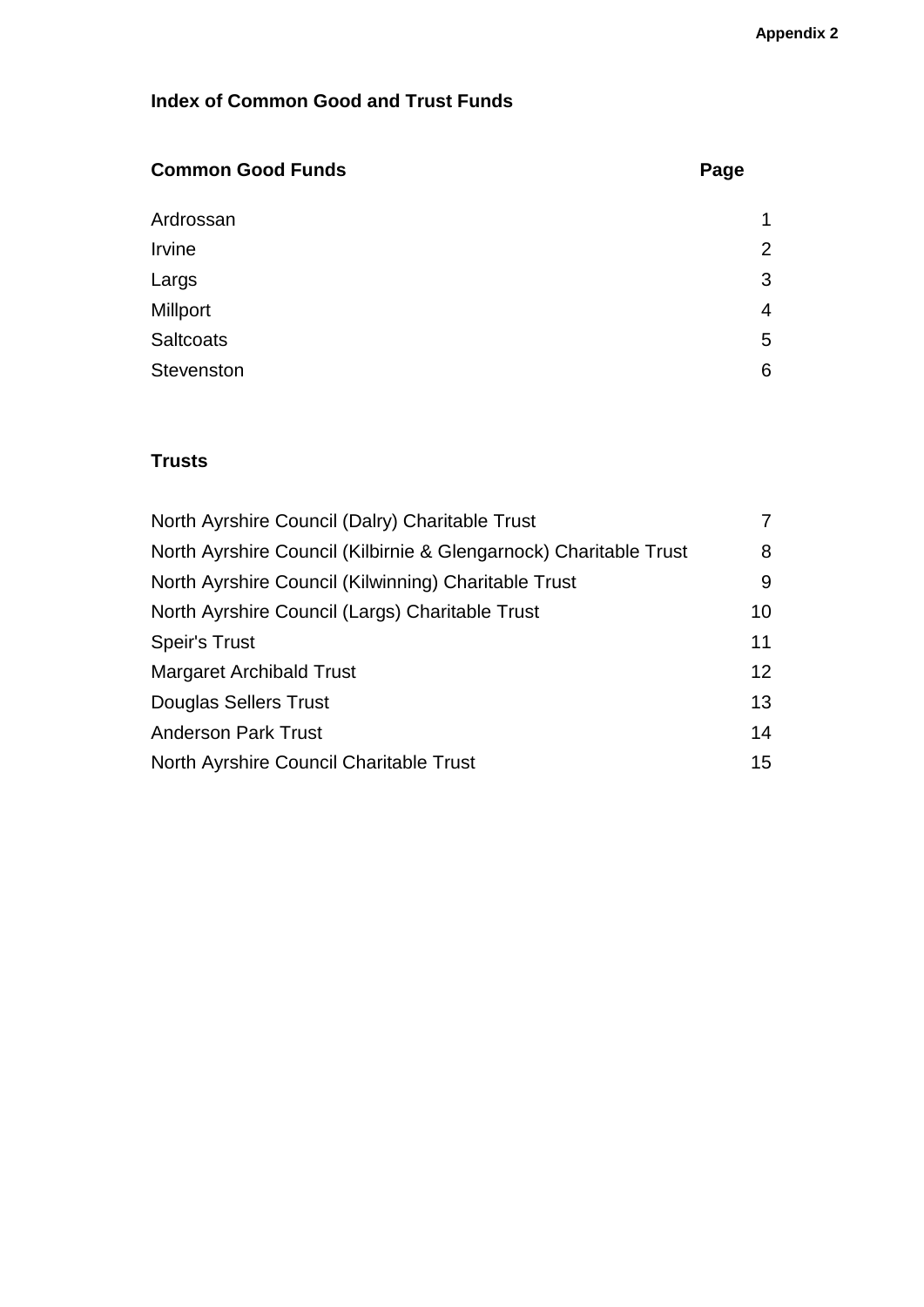| <b>Budget</b><br>2020/21<br>£ | Projected<br><b>Outturn</b><br>2020/21<br>£ | <b>COMMON GOOD FUND - ARDROSSAN</b>                                        | <b>Proposed</b><br><b>Budget</b><br>2021/22<br>£ |
|-------------------------------|---------------------------------------------|----------------------------------------------------------------------------|--------------------------------------------------|
| 242,375                       |                                             | 242,375 Projected Common Good Balance Brought Forward at 1 April           | 262,510                                          |
|                               |                                             | <b>INCOME</b>                                                              |                                                  |
| 38,500                        |                                             | 38,500 Rental - Ardrossan Civic Centre                                     | 38,500                                           |
| 1,539                         |                                             | 864 Loans Fund Interest (on cash balances)                                 | 825                                              |
| 40,039                        | 39,364                                      | <b>TOTAL INCOME FOR THE YEAR</b>                                           | 39,325                                           |
|                               |                                             | <b>EXPENDITURE</b><br><b>Property Costs</b>                                |                                                  |
| 12,000                        |                                             | 12,000 External Property Repairs - Ardrossan Civic Centre<br><b>Others</b> | 12,000                                           |
| 1,079                         |                                             | 1,228 Administration - Charge from Finance                                 | 1,403                                            |
| 13,079                        |                                             | 13,228 SUB TOTAL OF EXPENDITURE                                            | 13,403                                           |
|                               |                                             |                                                                            |                                                  |
| 26,960                        |                                             | 26,136 SURPLUS/(DEFICIT) FOR THE YEAR BEFORE GRANTS                        | 25,922                                           |
| 26,960                        |                                             | 6,000 Available for Disbursement as Grants                                 | 25,922                                           |
|                               |                                             | 20,136 FINAL SURPLUS/(DEFICIT) FOR THE YEAR INCLUDING GRANTS               |                                                  |
|                               |                                             |                                                                            |                                                  |
| 242,375                       | 262,510                                     | <b>COMMON GOOD BALANCE CARRIED FORWARD AT 31 MARCH</b>                     | 262,510                                          |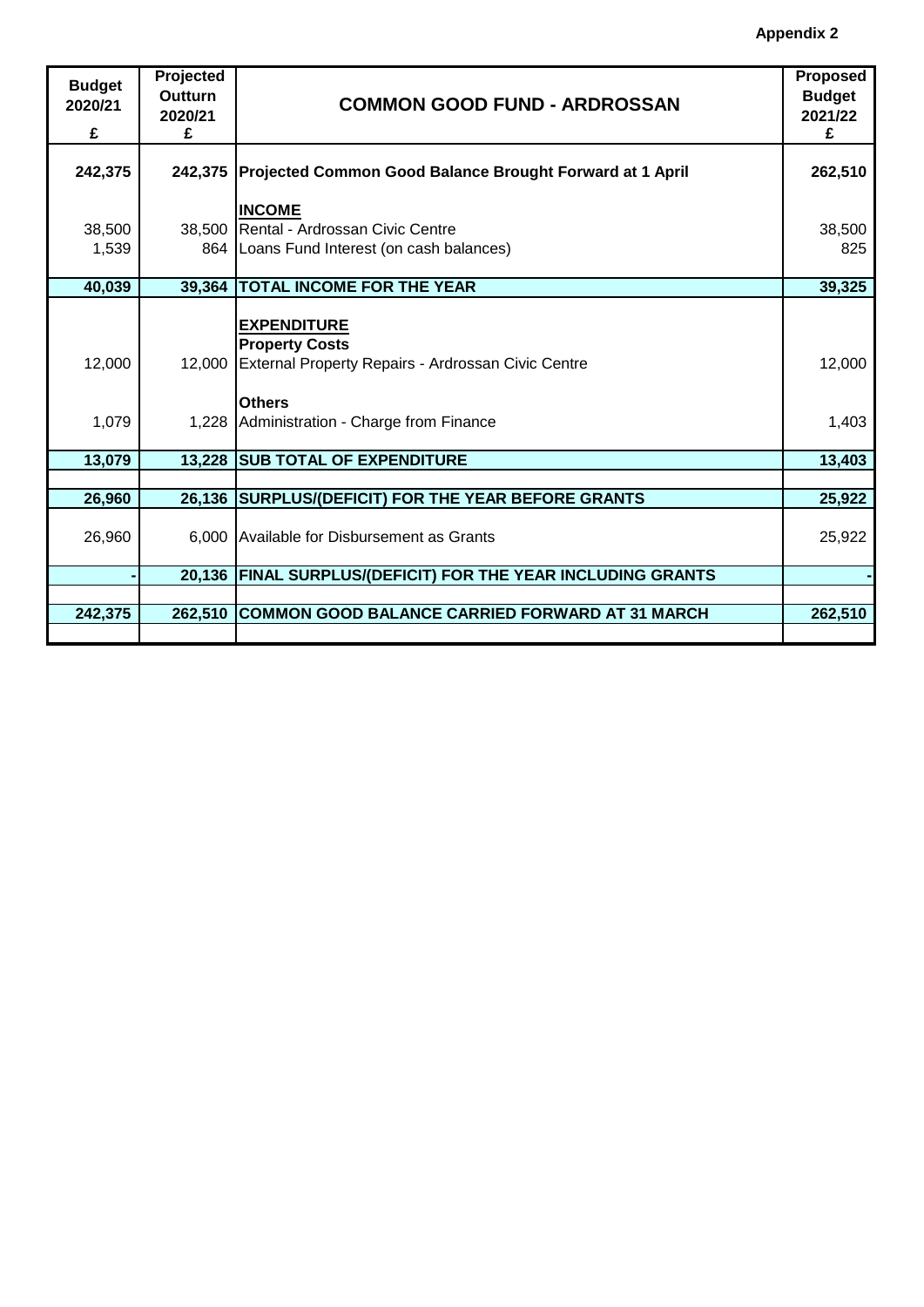| <b>Budget</b><br>2020/21 | Projected<br>Outturn | <b>COMMON GOOD FUND - IRVINE</b>                                       | <b>Proposed</b><br><b>Budget</b> |
|--------------------------|----------------------|------------------------------------------------------------------------|----------------------------------|
| £                        | 2020/21<br>£         |                                                                        | 2021/22<br>£                     |
|                          |                      |                                                                        |                                  |
| 1,123,517                | 1,123,517            | Projected Common Good Balance Brought Forward at 1 April               | 1,109,774                        |
|                          |                      | <b>INCOME</b>                                                          |                                  |
|                          |                      | <b>Property Rentals</b>                                                |                                  |
| 25,000                   | 25,000               | Woodlands Centre (Education & Youth Employment)                        | 25,000                           |
| 11,500                   |                      | 11,500 Bank Street (Church of Latter Day Saints)                       | 11,500                           |
| 1,840                    |                      | Redburn Community Centre (Education & Youth Employment)                |                                  |
| 11,000                   |                      | Fairground (Marymass)                                                  | 11,000                           |
| 13,000<br>2,000          |                      | 13,000 Ground East Road (McConnachies)<br>2,000 East Road New Car Park | 13,000                           |
|                          |                      |                                                                        | 2,000                            |
|                          |                      | <b>Other Income</b>                                                    |                                  |
|                          | 2,000                | Sale of Ground                                                         |                                  |
| 6,721                    | 3,530                | Loans Fund Interest (on cash balances)                                 | 2,795                            |
| 71,061                   | 57,030               | <b>TOTAL INCOME FOR THE YEAR</b>                                       | 65,295                           |
|                          |                      |                                                                        |                                  |
|                          |                      | <b>EXPENDITURE</b>                                                     |                                  |
|                          |                      | <b>Property Costs</b>                                                  |                                  |
| 500                      |                      | 300 General Repairs                                                    | 500                              |
|                          |                      | 340   Legal Costs                                                      |                                  |
| 10,234                   |                      | 10,033 Rates on vacant properties (36/38 Bank Street)                  | 10,234                           |
| 600                      |                      | 500 Electricity                                                        | 600                              |
| 30,445                   |                      | 28,995 Grounds Maintenance*                                            | 30,445                           |
| 250,000                  |                      | 20,000 Property Maintenance - Seagate Castle                           | 230,000                          |
| 500                      | 1,415                | <b>Other Property Costs</b>                                            | 1,455                            |
| 292,279                  | 61,583               |                                                                        | 273,234                          |
|                          |                      | <b>Others</b>                                                          |                                  |
| 4,712                    | 5,190                | Administration - Charge from Finance                                   | 4,814                            |
| 4,712                    | 5,190                |                                                                        | 4,814                            |
| 296,991                  |                      | 66,773 SUB TOTAL OF EXPENDITURE                                        | 278,048                          |
|                          |                      |                                                                        |                                  |
| (225, 930)               |                      | (9,743) SURPLUS/(DEFICIT) FOR THE YEAR BEFORE GRANTS                   | (212, 753)                       |
| 26,500                   |                      | 4,000 Available for Disbursement as Grants                             | 26,500                           |
|                          |                      |                                                                        |                                  |
| (252, 430)               |                      | (13,743) FINAL SURPLUS/(DEFICIT) FOR THE YEAR INCLUDING GRANTS         | (239, 253)                       |
|                          |                      |                                                                        |                                  |
| 871,087                  |                      | 1,109,774 COMMON GOOD BALANCE CARRIED FORWARD AT 31 MARCH              | 870,522                          |
|                          |                      |                                                                        |                                  |

\* For the upkeep of ground at the Moor, Low Green, Recreational Parks, Galt Avenue, Old Parish Church, Redburn Community Centre, Berry Drive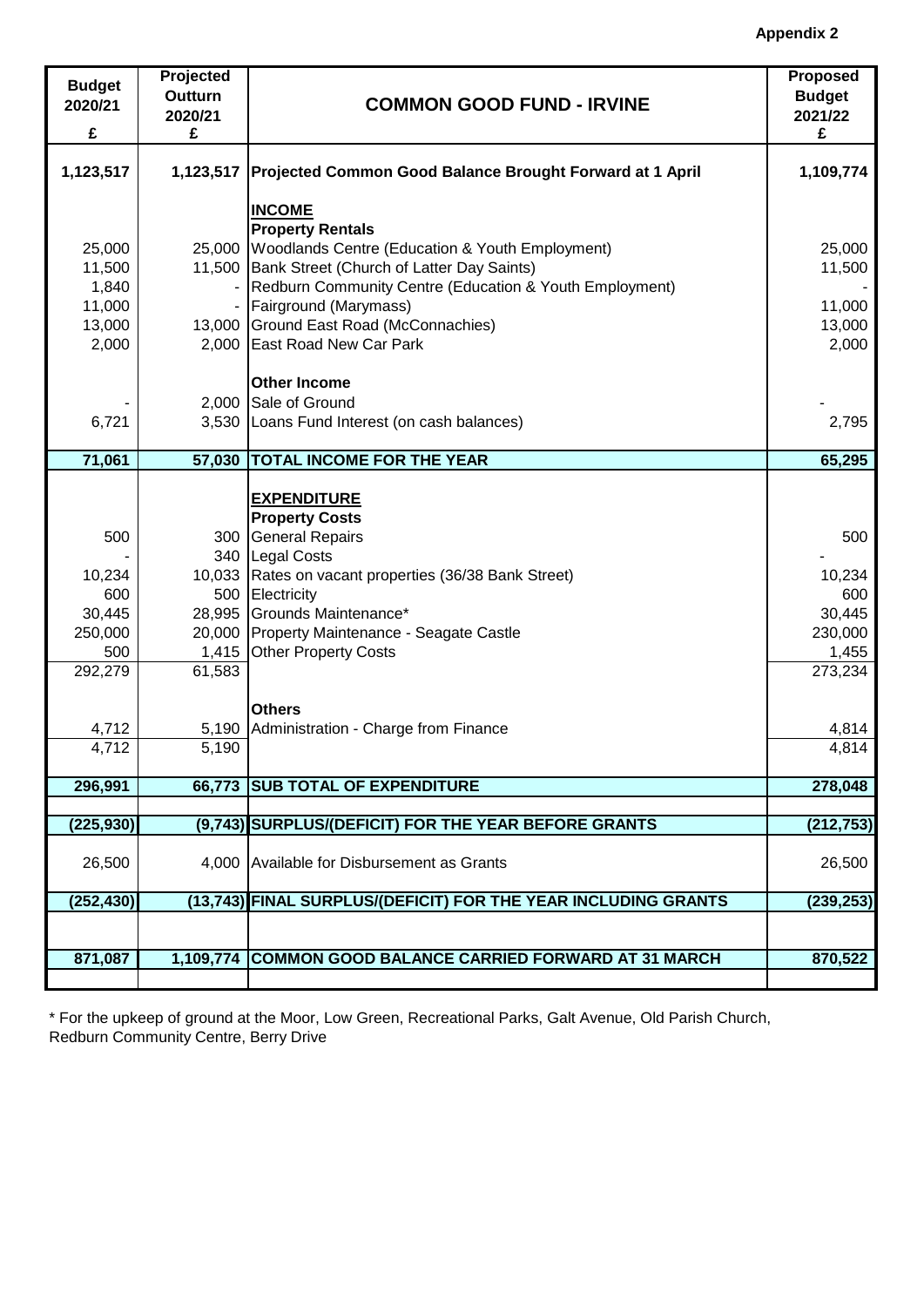| <b>Budget</b><br>2020/21<br>£ | <b>Projected</b><br>Outturn<br>2020/21<br>£ | <b>COMMON GOOD FUND - LARGS</b>                                  | <b>Proposed</b><br><b>Budget</b><br>2021/22<br>£ |
|-------------------------------|---------------------------------------------|------------------------------------------------------------------|--------------------------------------------------|
|                               |                                             |                                                                  |                                                  |
| 460,584                       |                                             | 460,584 Projected Common Good Balance Brought Forward at 1 April | 441,098                                          |
|                               |                                             | <b>INCOME</b>                                                    |                                                  |
|                               |                                             | <b>Property Rentals (Including Insurance Premiums)</b>           |                                                  |
| 7,312                         |                                             | 7,312 Haylie House                                               | 7,312                                            |
| 3,553                         |                                             | 3,553 Douglas Park Bowling Club (Including Ground Cost)          | 4,373                                            |
| 210                           |                                             | 210 Douglas Park Grazings                                        | 210                                              |
| 4,000                         |                                             | 483 Douglas Park Tennis Club & Children's Nursery                | 4,000                                            |
|                               |                                             |                                                                  |                                                  |
|                               |                                             | <b>Other Income</b>                                              |                                                  |
| 3,377                         |                                             | 1,391 Loans Fund Interest (on cash balances)                     | 1,300                                            |
|                               |                                             |                                                                  |                                                  |
| 18,452                        | 12,949                                      | <b>TOTAL INCOME FOR THE YEAR</b>                                 | 17,195                                           |
|                               |                                             |                                                                  |                                                  |
|                               |                                             | <b>EXPENDITURE</b>                                               |                                                  |
|                               |                                             | <b>Property Costs</b>                                            |                                                  |
| 2,000                         |                                             | 1,000 Electricity                                                | 1,030                                            |
| 32,452                        |                                             | 22,924 Grounds Maintenance*                                      | 24,070                                           |
| 500                           |                                             | <b>Other Property Costs</b>                                      | 500                                              |
|                               |                                             |                                                                  |                                                  |
|                               |                                             | <b>Others</b>                                                    |                                                  |
| 2,367                         |                                             | 2,068 Administration - Charge from Finance                       | 2,315                                            |
| 37,319                        | 25,992                                      | <b>SUB TOTAL OF EXPENDITURE</b>                                  | 27,915                                           |
|                               |                                             |                                                                  |                                                  |
| (18, 867)                     |                                             | (13,043) SURPLUS/(DEFICIT) FOR THE YEAR BEFORE GRANTS            | (10, 720)                                        |
|                               |                                             |                                                                  |                                                  |
| 10,000                        |                                             | 6,443 Available for Disbursement as Grants                       | 10,000                                           |
|                               |                                             |                                                                  |                                                  |
| (28, 867)                     |                                             | (19,486) FINAL SURPLUS/(DEFICIT) FOR THE YEAR INCLUDING GRANTS   | (20, 720)                                        |
|                               |                                             |                                                                  |                                                  |
| 431,717                       | 441,098                                     | <b>COMMON GOOD BALANCE CARRIED FORWARD AT 31 MARCH</b>           | 420,378                                          |

\* For the upkeep of ground at Douglas Park.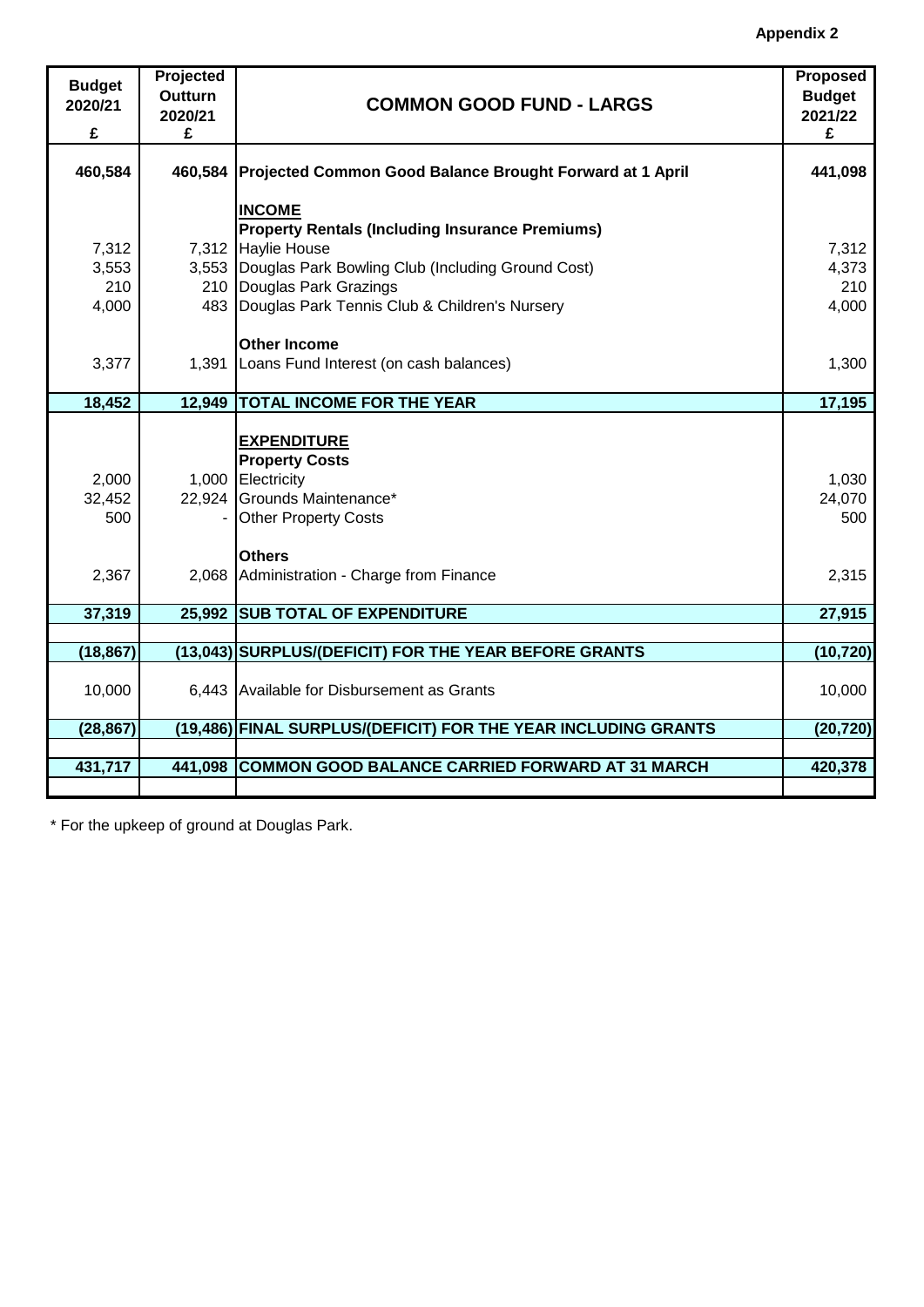| <b>Budget</b><br>2020/21<br>£ | Projected<br>Outturn<br>2020/21<br>£ | <b>COMMON GOOD FUND - MILLPORT</b>                                              | <b>Proposed</b><br><b>Budget</b><br>2021/22<br>£ |
|-------------------------------|--------------------------------------|---------------------------------------------------------------------------------|--------------------------------------------------|
| 67,073                        |                                      | 67,073 Projected Common Good Balance Brought Forward at 1 April                 | 66,970                                           |
| 533                           |                                      | <b>INCOME</b><br>211   Loans Fund Interest (on cash balances)                   | 210                                              |
| 533                           | 211                                  | <b>TOTAL INCOME FOR THE YEAR</b>                                                | 210                                              |
| 373                           |                                      | <b>EXPENDITURE</b><br><b>Others</b><br>313 Administration - Charge from Finance | 355                                              |
| 373                           | 313                                  | <b>SUB TOTAL OF EXPENDITURE</b>                                                 | 355                                              |
|                               |                                      |                                                                                 |                                                  |
| 160                           |                                      | (102) SURPLUS/(DEFICIT) FOR THE YEAR BEFORE GRANTS                              | (145)                                            |
| 160                           |                                      | Available for Disbursement as Grants                                            | 1,000                                            |
|                               |                                      | (102) FINAL SURPLUS/(DEFICIT) FOR THE YEAR INCLUDING GRANTS                     | (1, 145)                                         |
| 67,073                        | 66,970                               | <b>COMMON GOOD BALANCE CARRIED FORWARD AT 31 MARCH</b>                          | 65,825                                           |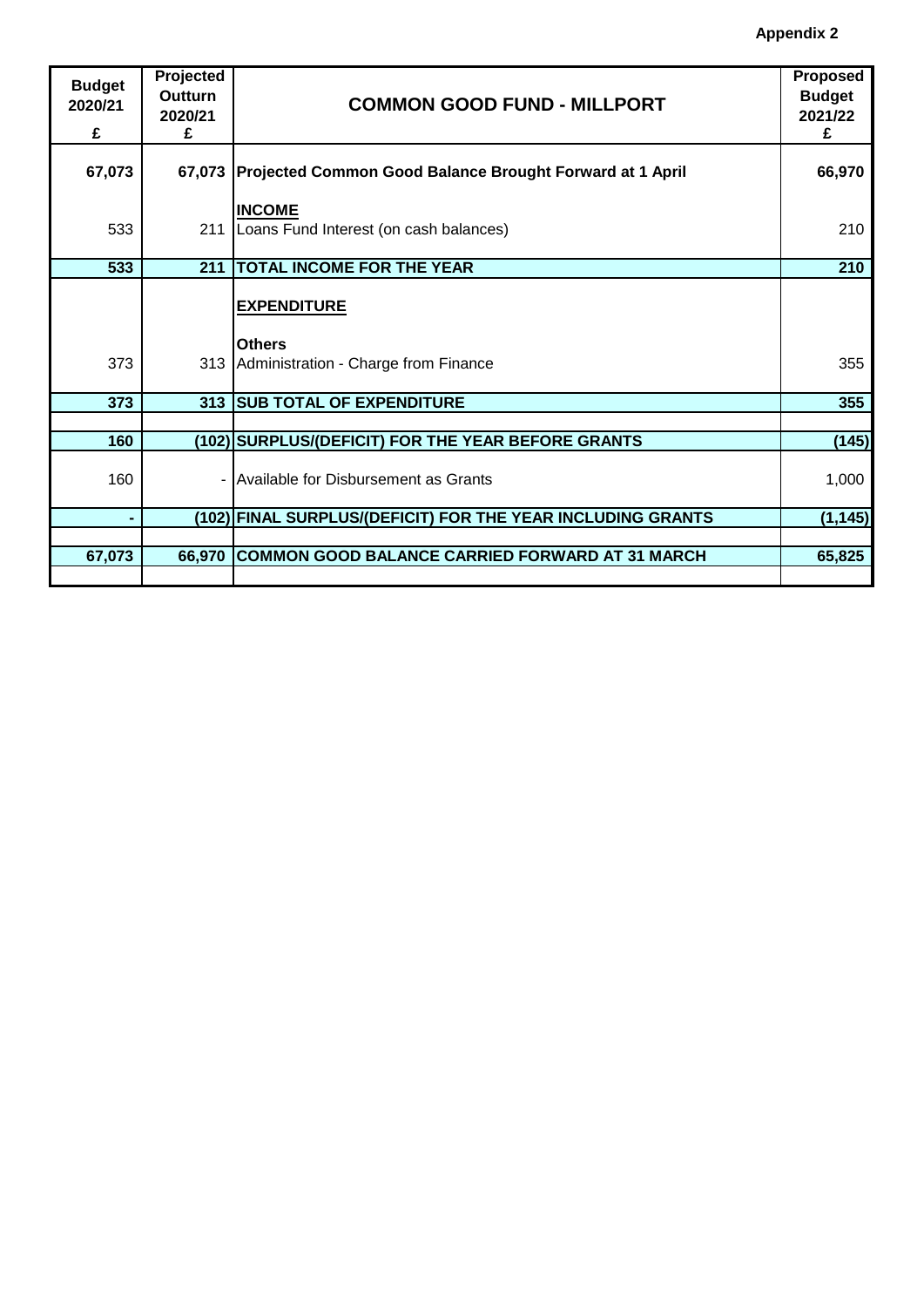| <b>Budget</b><br>2020/21<br>£ | Projected<br>Outturn<br>2020/21<br>£ | <b>COMMON GOOD FUND - SALTCOATS</b>                               | Proposed<br><b>Budget</b><br>2021/22<br>£ |
|-------------------------------|--------------------------------------|-------------------------------------------------------------------|-------------------------------------------|
|                               |                                      |                                                                   |                                           |
| 17,128                        |                                      | 17,128   Projected Common Good Balance Brought Forward at 1 April | 17,101                                    |
|                               |                                      |                                                                   |                                           |
|                               |                                      | <b>INCOME</b>                                                     |                                           |
| 135                           |                                      | 54 Loans Fund Interest (on cash balances)                         | 54                                        |
| 135                           |                                      | 54   TOTAL INCOME FOR THE YEAR                                    | 54                                        |
|                               |                                      |                                                                   |                                           |
| 95                            |                                      | <b>EXPENDITURE</b><br>80 Administration - Charge from Finance     | 91                                        |
| 95                            |                                      | <b>80  SUB TOTAL OF EXPENDITURE</b>                               | 91                                        |
|                               |                                      |                                                                   |                                           |
|                               |                                      |                                                                   |                                           |
| 40                            |                                      | (26) SURPLUS/(DEFICIT) FOR THE YEAR BEFORE GRANTS                 | (37)                                      |
| 40                            |                                      | Available for Disbursement as Grants                              | 1,000                                     |
|                               |                                      | (26) FINAL SURPLUS/(DEFICIT) FOR THE YEAR INCLUDING GRANTS        | (1,037)                                   |
|                               |                                      |                                                                   |                                           |
|                               |                                      |                                                                   |                                           |
| 17,128                        | 17,101                               | <b>COMMON GOOD BALANCE CARRIED FORWARD AT 31 MARCH</b>            | 16,064                                    |
|                               |                                      |                                                                   |                                           |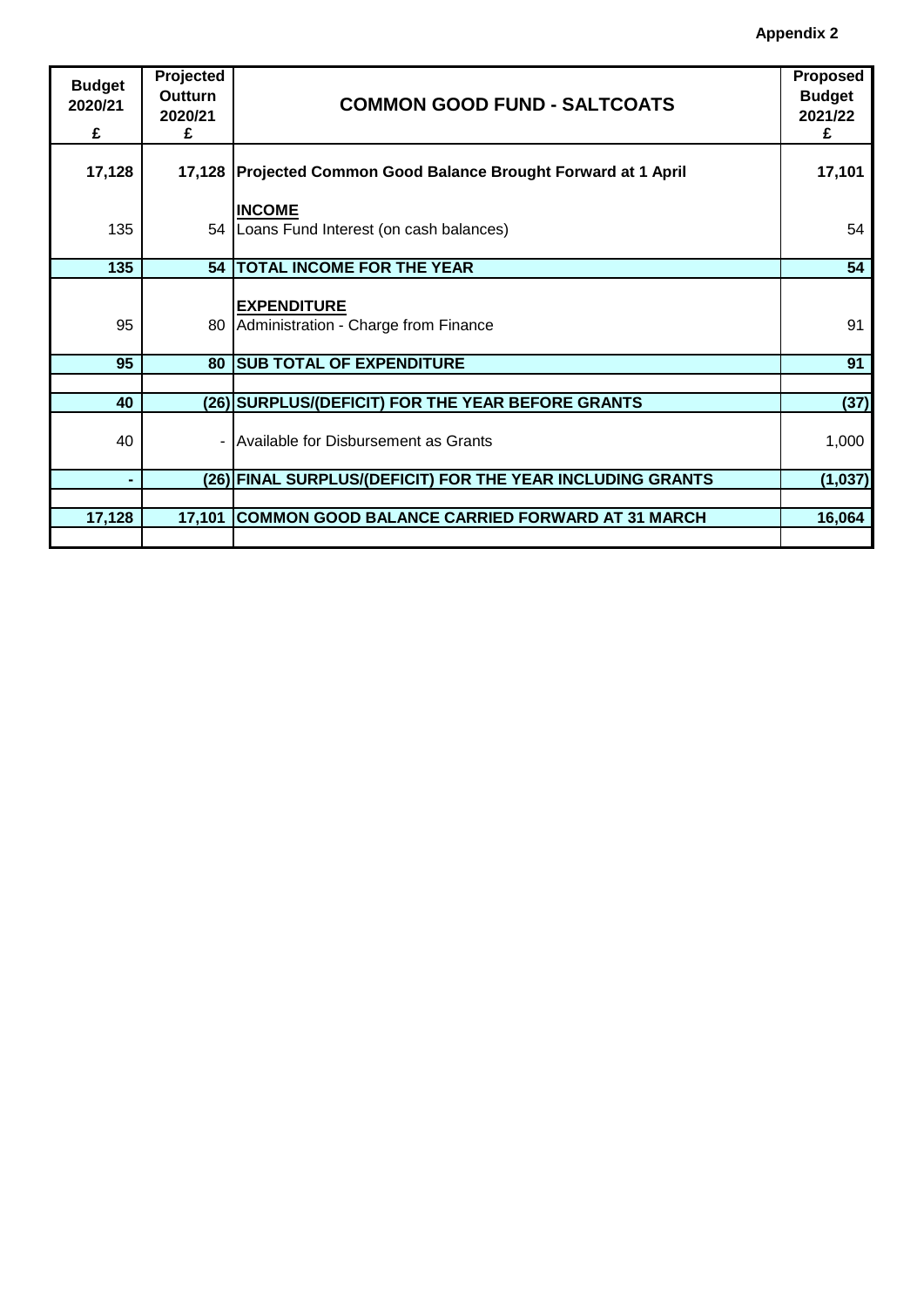| <b>Budget</b><br>2020/21<br>£ | Projected<br><b>Outturn</b><br>2020/21<br>£ | <b>COMMON GOOD FUND - STEVENSTON</b>                                                 | <b>Proposed</b><br><b>Budget</b><br>2021/22<br>£ |
|-------------------------------|---------------------------------------------|--------------------------------------------------------------------------------------|--------------------------------------------------|
| 159,128                       |                                             | 159,128 Projected Common Good Balance Brought Forward at 1 April                     | 170,426                                          |
| 14,250                        |                                             | <b>INCOME</b><br><b>Property Rentals</b><br>14,250 New Street (Health & Social Care) | 14,250                                           |
| 1,250                         |                                             | <b>Other Income</b><br>545   Loans Fund Interest (on cash balances)                  | 535                                              |
| 15,500                        |                                             | 14,795 TOTAL INCOME FOR THE YEAR                                                     | 14,785                                           |
| 250                           |                                             | <b>EXPENDITURE</b><br><b>Property Costs</b><br><b>Property Repairs</b>               | 250                                              |
| 876                           | 797                                         | <b>Others</b><br>Administration - Charge from Finance                                | 909                                              |
| 1,126                         | 797                                         | <b>SUB TOTAL OF EXPENDITURE</b>                                                      | 1,159                                            |
|                               |                                             |                                                                                      |                                                  |
| 14,374                        | 13,998                                      | SURPLUS/(DEFICIT) FOR THE YEAR BEFORE GRANTS                                         | 13,626                                           |
| 14,374                        | 2,700                                       | Available for Disbursement as Grants                                                 | 13,626                                           |
|                               | 11,298                                      | <b>FINAL SURPLUS/(DEFICIT) FOR THE YEAR INCLUDING GRANTS</b>                         |                                                  |
|                               |                                             |                                                                                      |                                                  |
| 159,128                       |                                             | 170,426 COMMON GOOD BALANCE CARRIED FORWARD AT 31 MARCH                              | 170,426                                          |
|                               |                                             |                                                                                      |                                                  |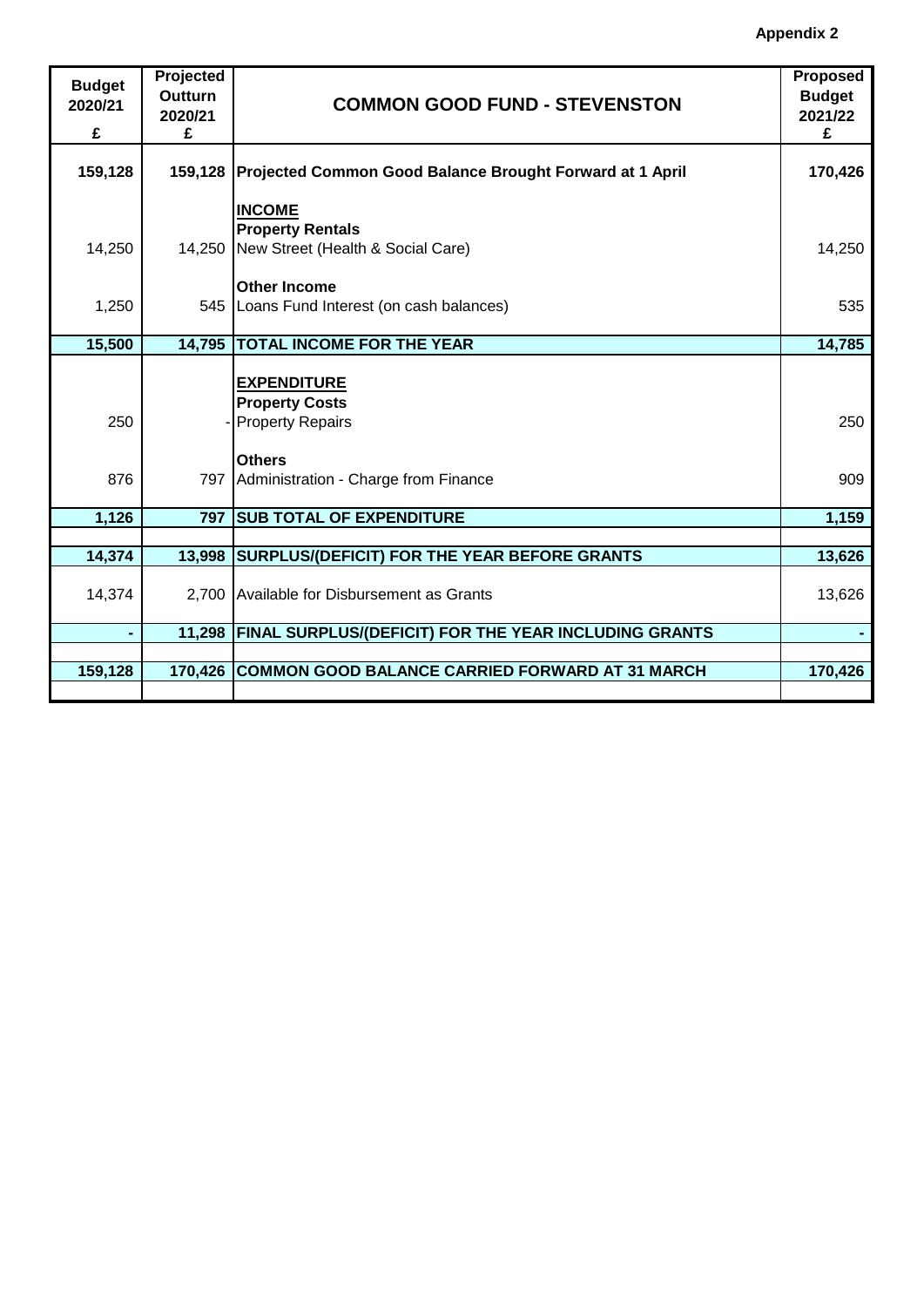| <b>Budget</b> | Projected      |                                                             | <b>Proposed</b> |
|---------------|----------------|-------------------------------------------------------------|-----------------|
|               | Outturn        |                                                             | <b>Budget</b>   |
| 2020/21       | 2020/21        |                                                             | 2021/22         |
|               |                | <b>NAC (DALRY) CHARITABLE TRUST</b>                         |                 |
|               |                |                                                             |                 |
|               |                |                                                             |                 |
|               | £              |                                                             |                 |
| £             |                |                                                             | £               |
|               |                |                                                             |                 |
| 2,331         | 2,331          | <b>Projected Trust Balance Brought Forward at 1 April</b>   | 2,177           |
|               |                |                                                             |                 |
|               |                | <b>INCOME</b>                                               |                 |
| 13            |                | 7   Loans Fund Interest (on cash balances)                  | $\overline{7}$  |
|               |                |                                                             |                 |
| 13            | $\overline{7}$ | <b>TOTAL INCOME FOR THE YEAR</b>                            | $\overline{7}$  |
|               |                |                                                             |                 |
|               |                | <b>EXPENDITURE</b>                                          |                 |
| 159           | 161            | Administration - Charge to Finance                          | 161             |
|               |                |                                                             |                 |
| 159           | 161            | <b>SUB TOTAL OF EXPENDITURE FOR THE YEAR</b>                | 161             |
|               |                |                                                             |                 |
| $(146)$ -     |                | 154 SURPLUS/(DEFICIT) FOR THE YEAR BEFORE GRANTS            | (154)           |
|               |                |                                                             |                 |
| 1,444         |                | - Available for Disbursement as Grants                      | 2,023           |
|               |                |                                                             |                 |
| (1, 590)      |                | (154) FINAL SURPLUS/(DEFICIT) FOR THE YEAR INCLUDING GRANTS | (2, 177)        |
|               |                |                                                             |                 |
| 741           |                | 2,177   TRUST BALANCE CARRIED FORWARD AT 31 MARCH           | $\bf{0}$        |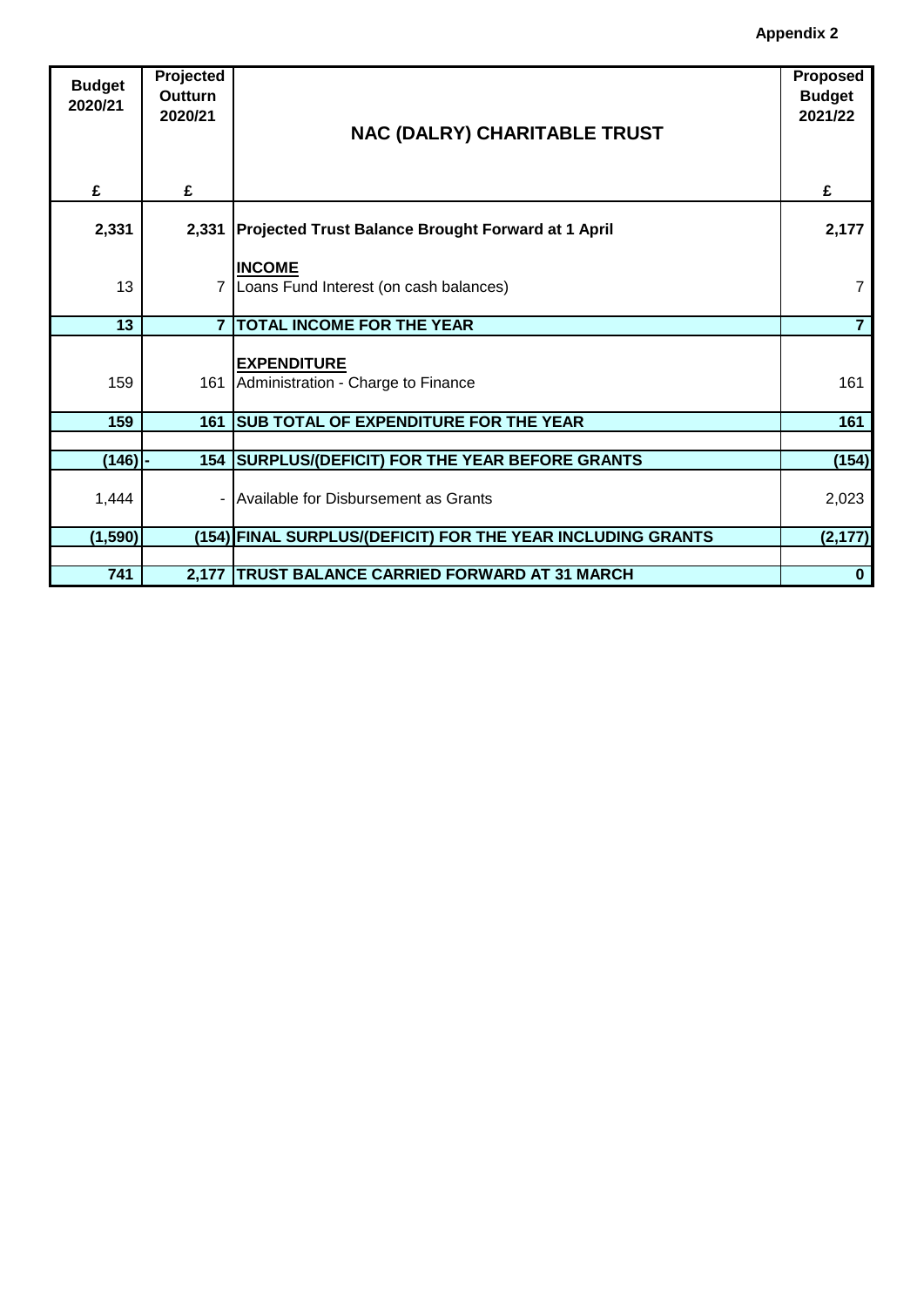**Appendix 2**

| <b>Budget</b> | <b>Projected</b> |                                                          | Proposed      |
|---------------|------------------|----------------------------------------------------------|---------------|
| 2020/21       | <b>Outturn</b>   |                                                          | <b>Budget</b> |
|               | 2020/21          |                                                          | 2021/22       |
|               |                  | NAC (KILBIRNIE & GLENGARNOCK) CHARITABLE TRUST           |               |
|               |                  |                                                          |               |
|               |                  |                                                          |               |
| £             | £                |                                                          | £             |
|               |                  |                                                          |               |
| 3,433         |                  | 3,433 Projected Trust Balance Brought Forward at 1 April | 3,277         |
|               |                  |                                                          |               |
|               |                  | <b>INCOME</b>                                            |               |
| 26            |                  | 11   Loans Fund Interest (on cash balances)              | 11            |
|               |                  |                                                          |               |
| 26            | 11               | <b>TOTAL INCOME FOR THE YEAR</b>                         | 11            |
|               |                  |                                                          |               |
|               |                  | <b>EXPENDITURE</b>                                       |               |
| 169           |                  | 166 Administration - Charge from Finance                 | 166           |
|               |                  |                                                          |               |
| 169           | 166              | <b>SUB TOTAL OF EXPENDITURE FOR THE YEAR</b>             | 166           |
|               |                  |                                                          |               |
| (143)         |                  | (155) FINAL SURPLUS/(DEFICIT) FOR THE YEAR BEFORE GRANTS | (155)         |
|               |                  |                                                          |               |
| 3,215         |                  | Available for Disbursement as Grants                     | 3,122         |
|               |                  |                                                          |               |
| (3, 358)      |                  | (155) FINAL SURPLUS/(DEFICIT) FOR THE YEAR               | (3, 277)      |
|               |                  |                                                          |               |
| 75            | 3,277            | <b>TRUST BALANCE CARRIED FORWARD AT 31 MARCH</b>         |               |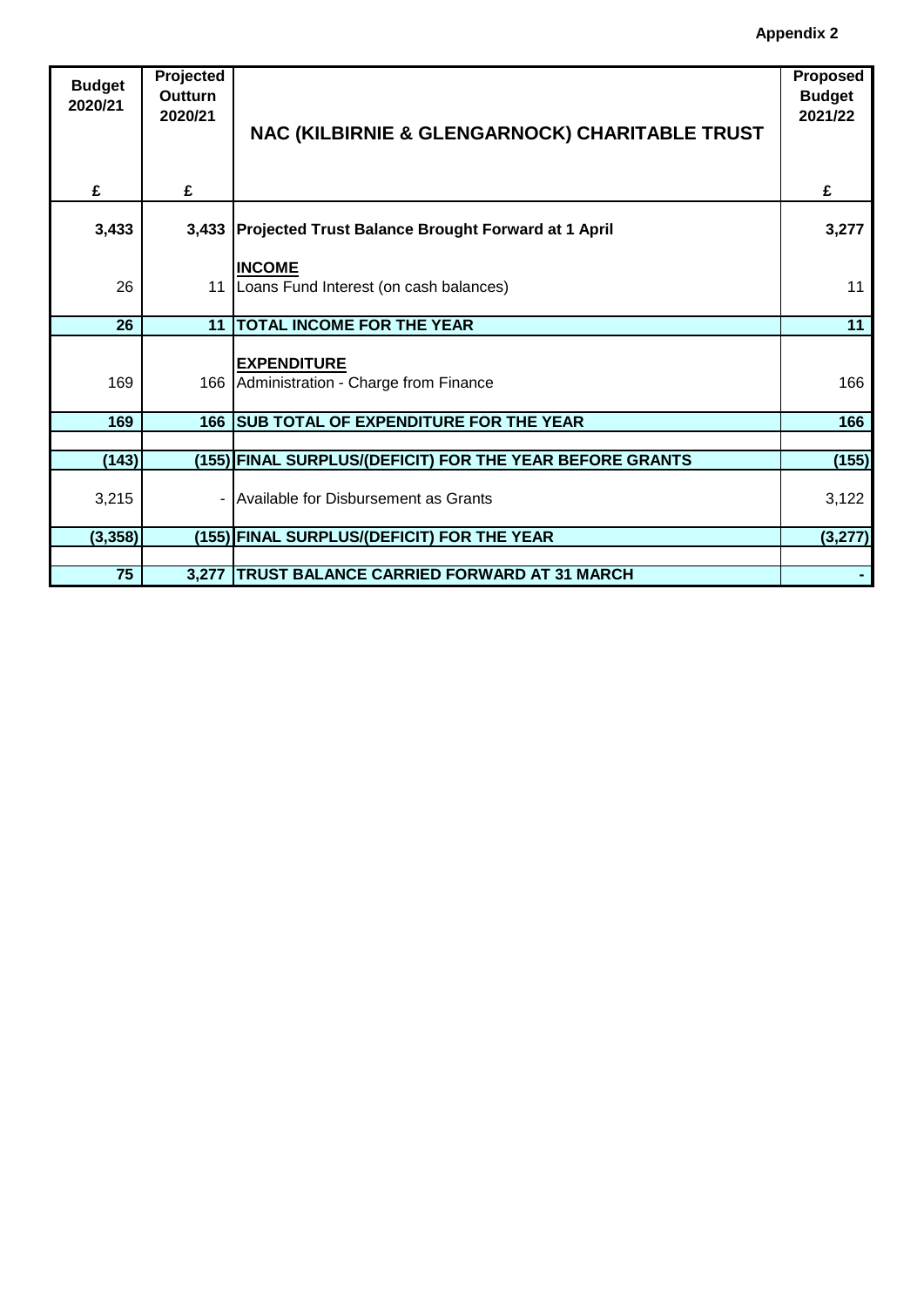| <b>Budget</b><br>2020/21 | Projected<br>Outturn<br>2020/21 | NAC (KILWINNING) CHARITABLE TRUST                              | Proposed<br><b>Budget</b><br>2021/22 |
|--------------------------|---------------------------------|----------------------------------------------------------------|--------------------------------------|
| £                        | £                               |                                                                | £                                    |
| 37,831                   | 37,831                          | <b>Projected Trust Balance Brought Forward at 1 April</b>      | 32,631                               |
| 260                      |                                 | <b>INCOME</b><br>103   Loans Fund Interest (on cash balances)  | 102                                  |
| 260                      |                                 | <b>103 TOTAL INCOME FOR THE YEAR</b>                           | 102                                  |
| 332                      |                                 | <b>EXPENDITURE</b><br>303 Administration - Charge from Finance | 324                                  |
| 332                      | 303                             | <b>SUB TOTAL OF EXPENDITURE FOR THE YEAR</b>                   | 324                                  |
|                          |                                 |                                                                |                                      |
| (72)                     |                                 | (200) SURPLUS/(DEFICIT) FOR THE YEAR BEFORE GRANTS             | (222)                                |
| 32,749                   |                                 | 5,000 Available for Disbursement as Grants                     | 32,409                               |
| (32, 821)                |                                 | (5,200) FINAL SURPLUS/(DEFICIT) FOR THE YEAR INCLUDING GRANTS  | (32, 631)                            |
|                          |                                 |                                                                |                                      |
| 5,010                    |                                 | 32,631   TRUST BALANCE CARRIED FORWARD AT 31 MARCH             |                                      |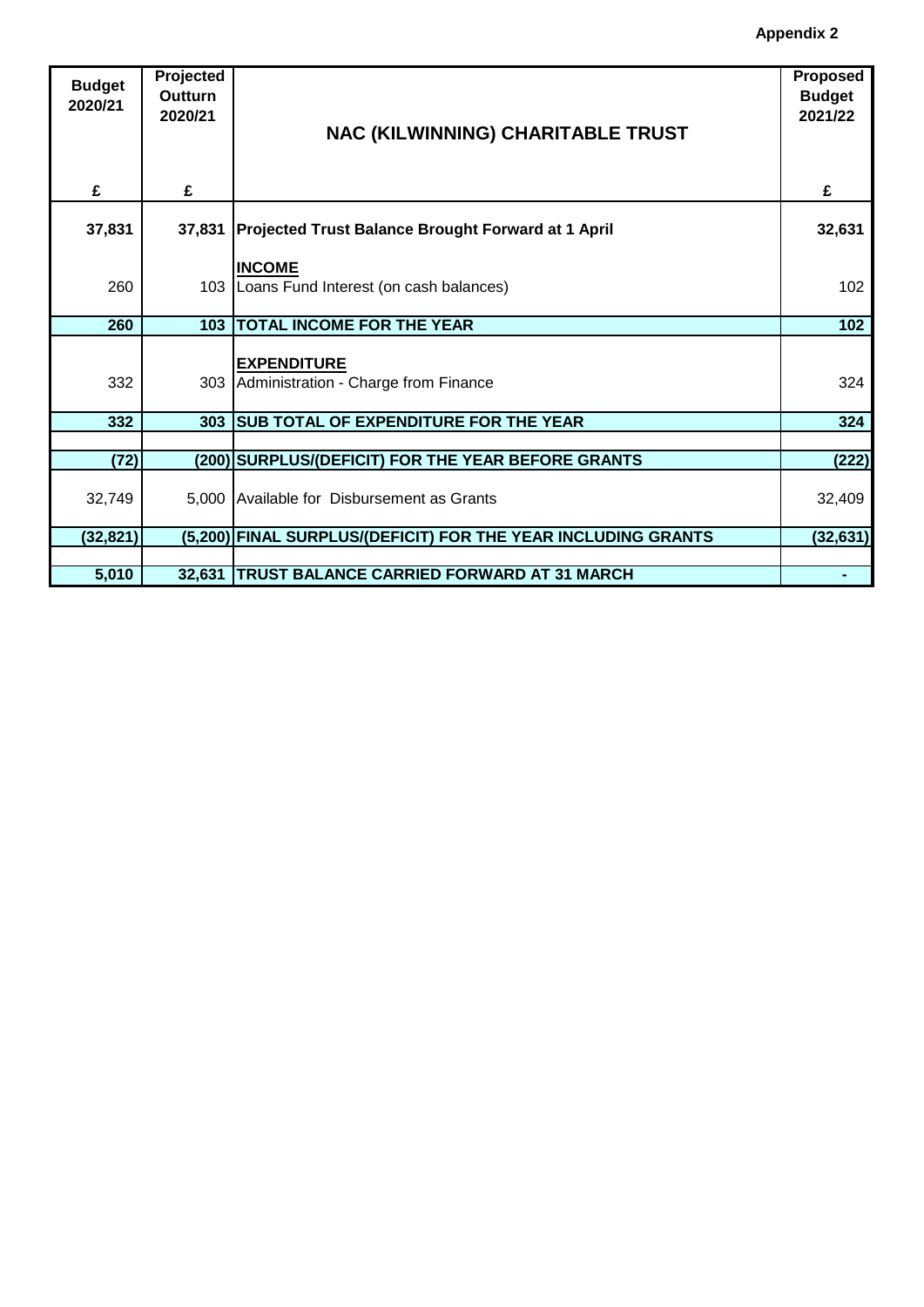| <b>Budget</b><br>2020/21 | Projected<br>Outturn<br>2020/21 | <b>NAC (LARGS) CHARITABLE TRUST</b>                            | Proposed<br><b>Budget</b><br>2021/22 |
|--------------------------|---------------------------------|----------------------------------------------------------------|--------------------------------------|
| £                        | £                               |                                                                | £                                    |
| 6,760                    |                                 | 6,760 Projected Trust Balance Brought Forward at 1 April       | 6,599                                |
| 53                       | 21                              | <b>INCOME</b><br>Loans Fund Interest (on cash balances)        | 20                                   |
| 53                       | 21                              | <b>TOTAL INCOME FOR THE YEAR</b>                               | 20                                   |
| 187                      |                                 | <b>EXPENDITURE</b><br>182 Administration - Charge from Finance | 185                                  |
| 187                      | 182                             | <b>SUB TOTAL OF EXPENDITURE FOR THE YEAR</b>                   | 185                                  |
|                          |                                 |                                                                |                                      |
| (134)                    |                                 | (161) SURPLUS/(DEFICIT) FOR THE YEAR BEFORE GRANTS             | (165)                                |
| 6,548                    |                                 | Available for Disbursement as Grants                           | 6,434                                |
| (6, 682)                 |                                 | (161) FINAL SURPLUS/(DEFICIT) FOR THE YEAR INCLUDING GRANTS    | (6, 599)                             |
|                          |                                 |                                                                |                                      |
| 78                       |                                 | 6,599   TRUST BALANCE CARRIED FORWARD AT 31 MARCH              |                                      |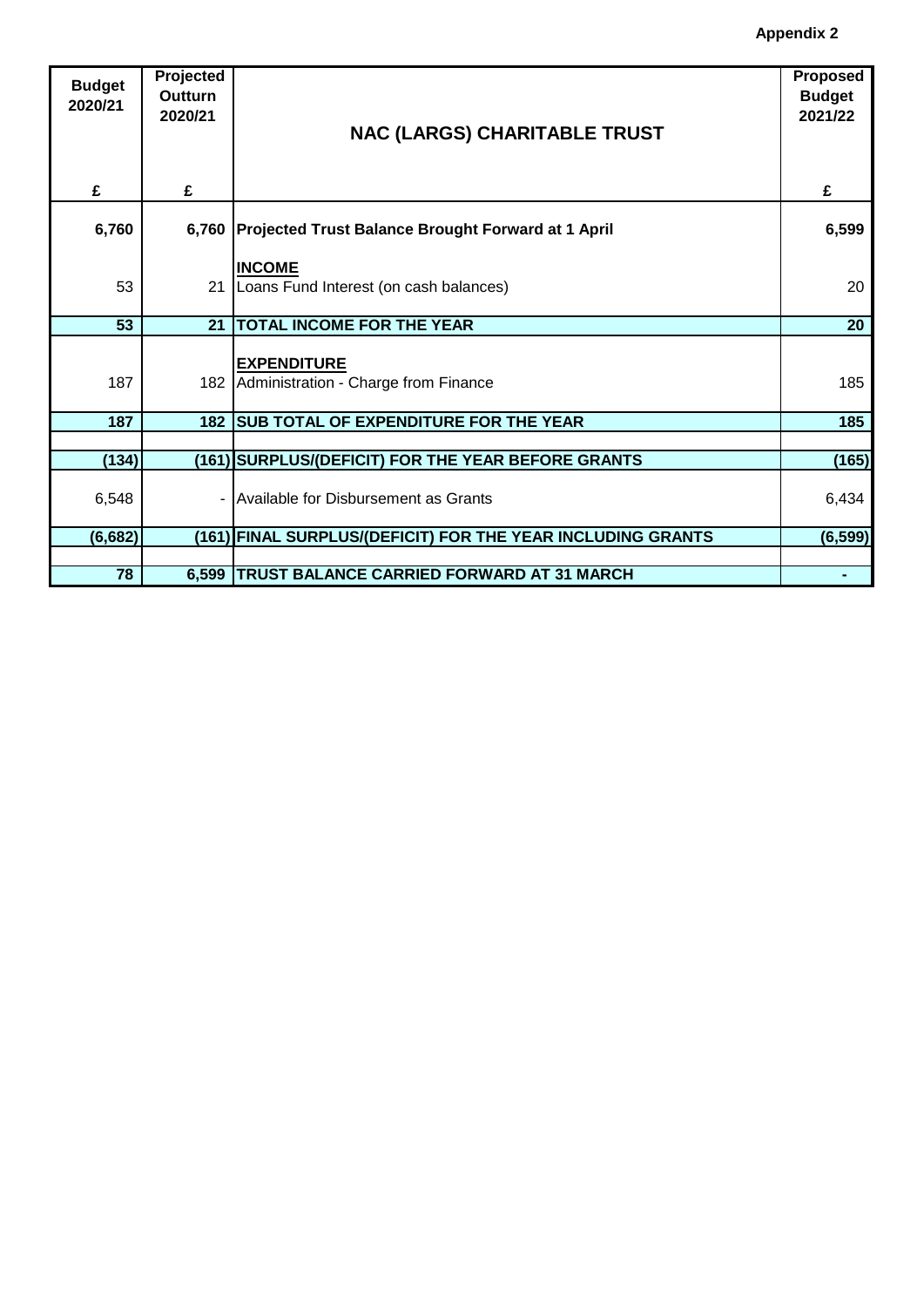| <b>Budget</b><br>2020/21<br>£ | Projected<br><b>Outturn</b><br>2020/21<br>£ | <b>SPIER'S TRUST</b>                                         | <b>Proposed</b><br><b>Budget</b><br>2021/22<br>£ |
|-------------------------------|---------------------------------------------|--------------------------------------------------------------|--------------------------------------------------|
| 45,722                        |                                             | 45,722 Projected Trust Balance Brought Forward at 1 April    | 46,869                                           |
|                               |                                             | <b>INCOME</b>                                                |                                                  |
| 1,000                         | 850                                         | Share dividends                                              | 850                                              |
| 292                           |                                             | 110   Loans Fund Interest (on cash balances)                 | 116                                              |
| 2,660                         | 2,660 Rent                                  |                                                              | 2,660                                            |
|                               |                                             |                                                              |                                                  |
| 3,952                         | 3,620                                       | <b>TOTAL INCOME FOR THE YEAR</b>                             | 3,626                                            |
|                               |                                             |                                                              |                                                  |
| 140                           |                                             | <b>EXPENDITURE</b><br>140 Insurance                          | 140                                              |
| 100                           |                                             | 100 Broker Fees                                              | 100                                              |
|                               |                                             | 2,000 Property Maintenance                                   | 500                                              |
| 276                           |                                             | 233 Administration - Charge from Finance                     | 253                                              |
|                               |                                             |                                                              |                                                  |
| 516                           | 2,473                                       | <b>SUB TOTAL OF EXPENDITURE FOR THE YEAR</b>                 | 993                                              |
|                               |                                             |                                                              |                                                  |
| 3,436                         | 1,147                                       | <b>SURPLUS/(DEFICIT) FOR THE YEAR BEFORE GRANTS</b>          | 2,633                                            |
|                               |                                             |                                                              |                                                  |
| 3,436                         |                                             | Available for Disbursement as Grants                         | 2,633                                            |
| $\blacksquare$                | 1,147                                       | <b>FINAL SURPLUS/(DEFICIT) FOR THE YEAR INCLUDING GRANTS</b> |                                                  |
|                               |                                             |                                                              |                                                  |
| 45,722                        | 46,869                                      | TRUST BALANCE CARRIED FORWARD AT 31 MARCH                    | 46,869                                           |
|                               |                                             |                                                              |                                                  |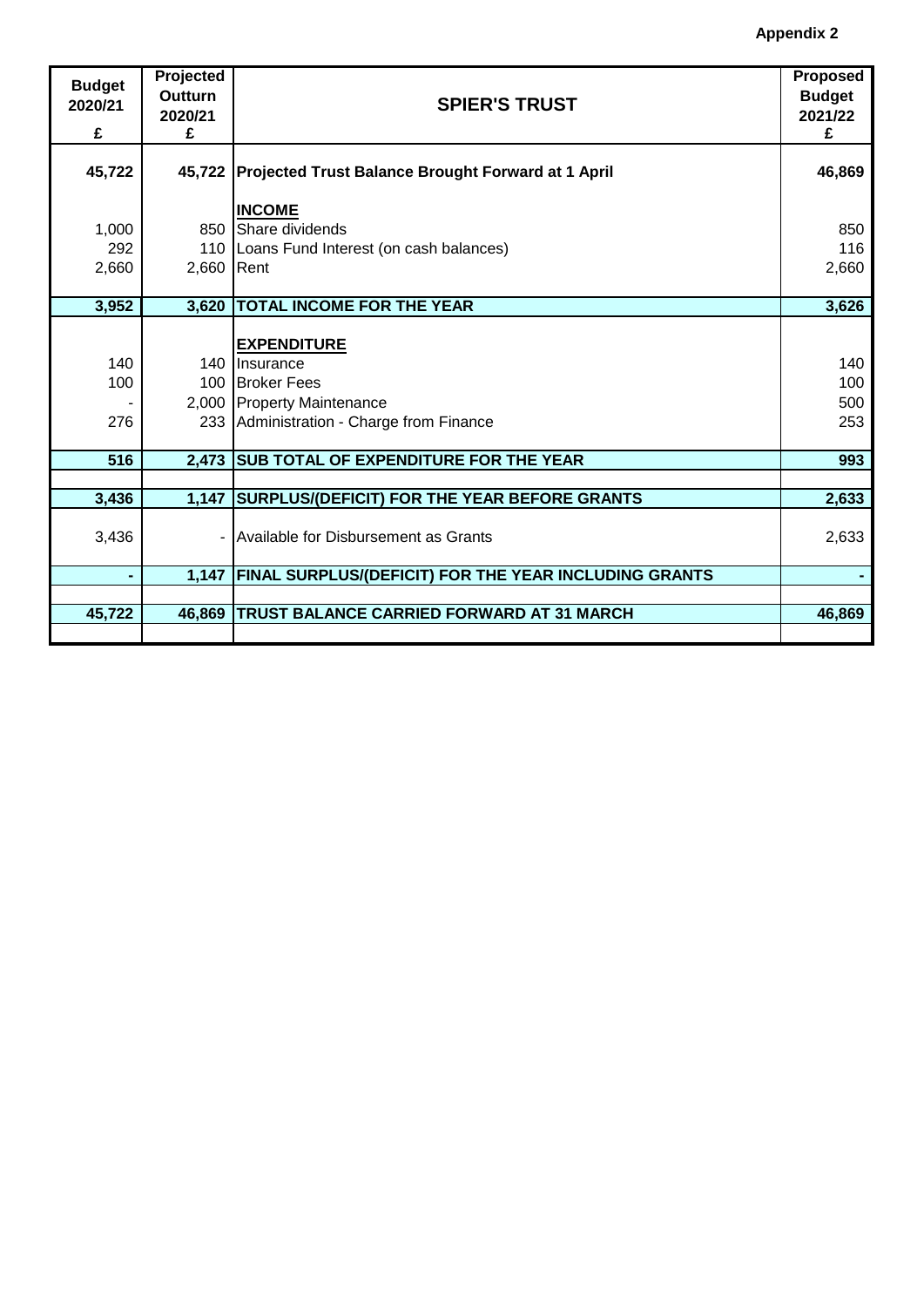| <b>Budget</b><br>2020/21<br>£ | Projected<br>Outturn<br>2020/21<br>£ | <b>MARGARET ARCHIBALD BEQUEST</b>                                                      | <b>Proposed</b><br><b>Budget</b><br>2021/22<br>£ |
|-------------------------------|--------------------------------------|----------------------------------------------------------------------------------------|--------------------------------------------------|
| 184,420                       |                                      | 184,420 Projected Trust Balance Brought Forward at 1 April                             | 191,255                                          |
| 9,000<br>431                  |                                      | <b>INCOME</b><br>9,200 Share dividends<br>162   Loans Fund Interest (on cash balances) | 9,000<br>190                                     |
| 9,431                         | 9,362                                | <b>TOTAL INCOME FOR THE YEAR</b>                                                       | 9,190                                            |
| 452                           | 391                                  | <b>EXPENDITURE</b><br>Administration - Charge from Finance                             | 423                                              |
| 452                           | 391                                  | <b>SUB TOTAL OF EXPENDITURE FOR THE YEAR</b>                                           | 423                                              |
|                               |                                      |                                                                                        |                                                  |
| 8,979                         | 8,971                                | <b>SURPLUS/(DEFICIT) FOR THE YEAR BEFORE GRANTS</b>                                    | 8,767                                            |
| 8,979                         |                                      | 2,136 Available for Disbursement as Grants                                             | 8,767                                            |
|                               | 6,835                                | <b>FINAL SURPLUS/(DEFICIT) FOR THE YEAR INCLUDING GRANTS</b>                           |                                                  |
|                               |                                      |                                                                                        |                                                  |
| 184,420                       | 191,255                              | <b>TRUST BALANCE CARRIED FORWARD AT 31 MARCH</b>                                       | 191,255                                          |
|                               |                                      |                                                                                        |                                                  |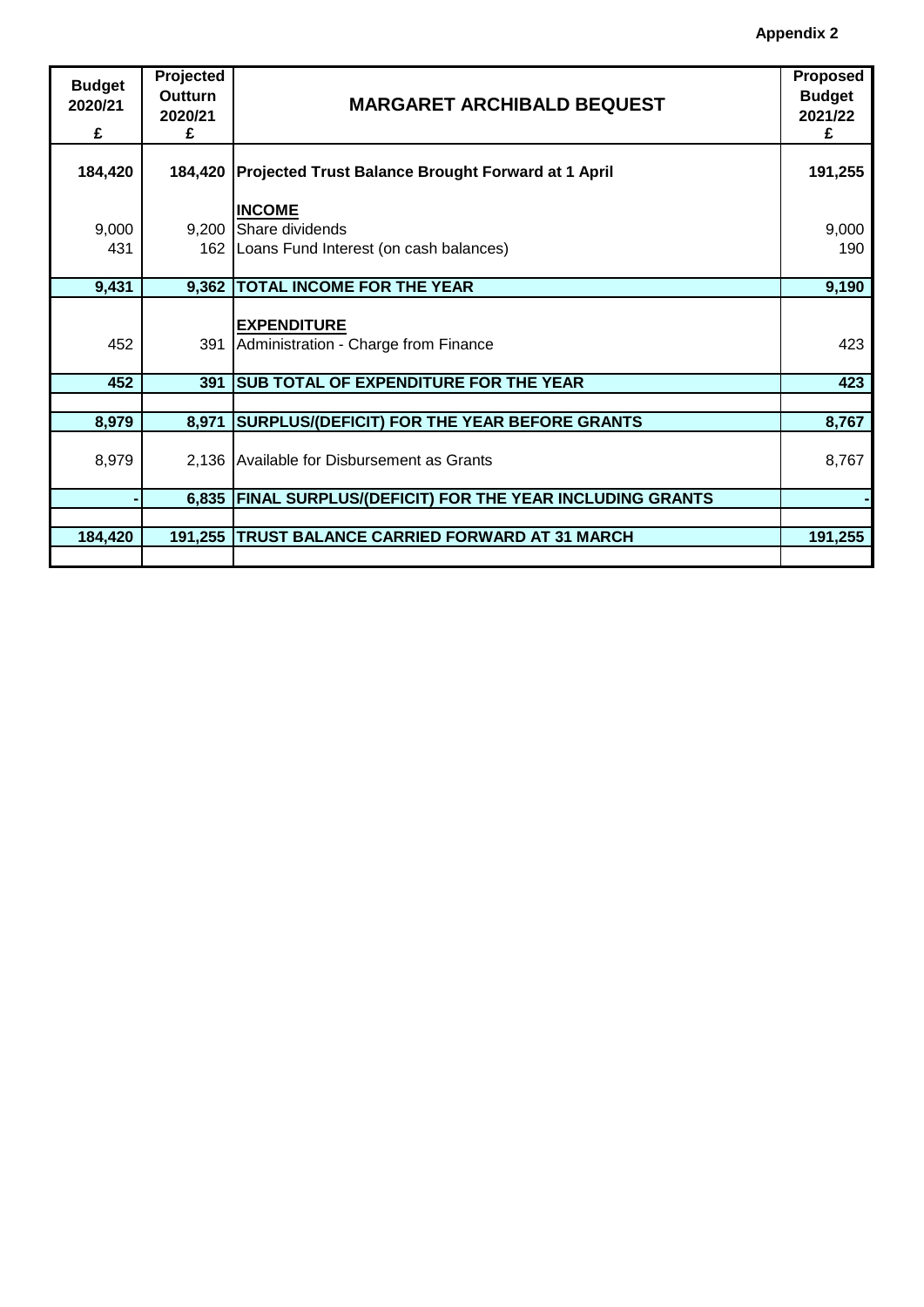| <b>Budget</b><br>2020/21 | Projected<br>Outturn |                                                                | Proposed<br><b>Budget</b> |
|--------------------------|----------------------|----------------------------------------------------------------|---------------------------|
|                          | 2020/21              | <b>DOUGLAS SELLERS TRUST</b>                                   | 2021/22                   |
| £                        | £                    |                                                                | £                         |
| 742                      |                      | 742 Projected Trust Balance Brought Forward at 1 April         | 591                       |
|                          |                      | <b>INCOME</b>                                                  |                           |
| 5                        | 2                    | Loans Fund Interest (on cash balances)                         | 2                         |
| $5\phantom{.}$           | $\overline{2}$       | <b>TOTAL INCOME FOR THE YEAR</b>                               | $\mathbf{2}$              |
| 154                      |                      | <b>EXPENDITURE</b><br>153 Administration - Charge from Finance | 153                       |
| 154                      | 153                  | <b>SUB TOTAL OF EXPENDITURE FOR THE YEAR</b>                   | 153                       |
|                          |                      |                                                                |                           |
| (149)                    |                      | (151) SURPLUS/(DEFICIT) FOR THE YEAR BEFORE GRANTS             | (151)                     |
| 518                      |                      | - Available for Disbursement as Grants                         | 440                       |
| (667)                    |                      | (151) FINAL SURPLUS/(DEFICIT) FOR THE YEAR                     | (591)                     |
|                          |                      |                                                                |                           |
| 75                       | 591                  | <b>TRUST BALANCE CARRIED FORWARD AT 31 MARCH</b>               | ۰                         |
|                          |                      |                                                                |                           |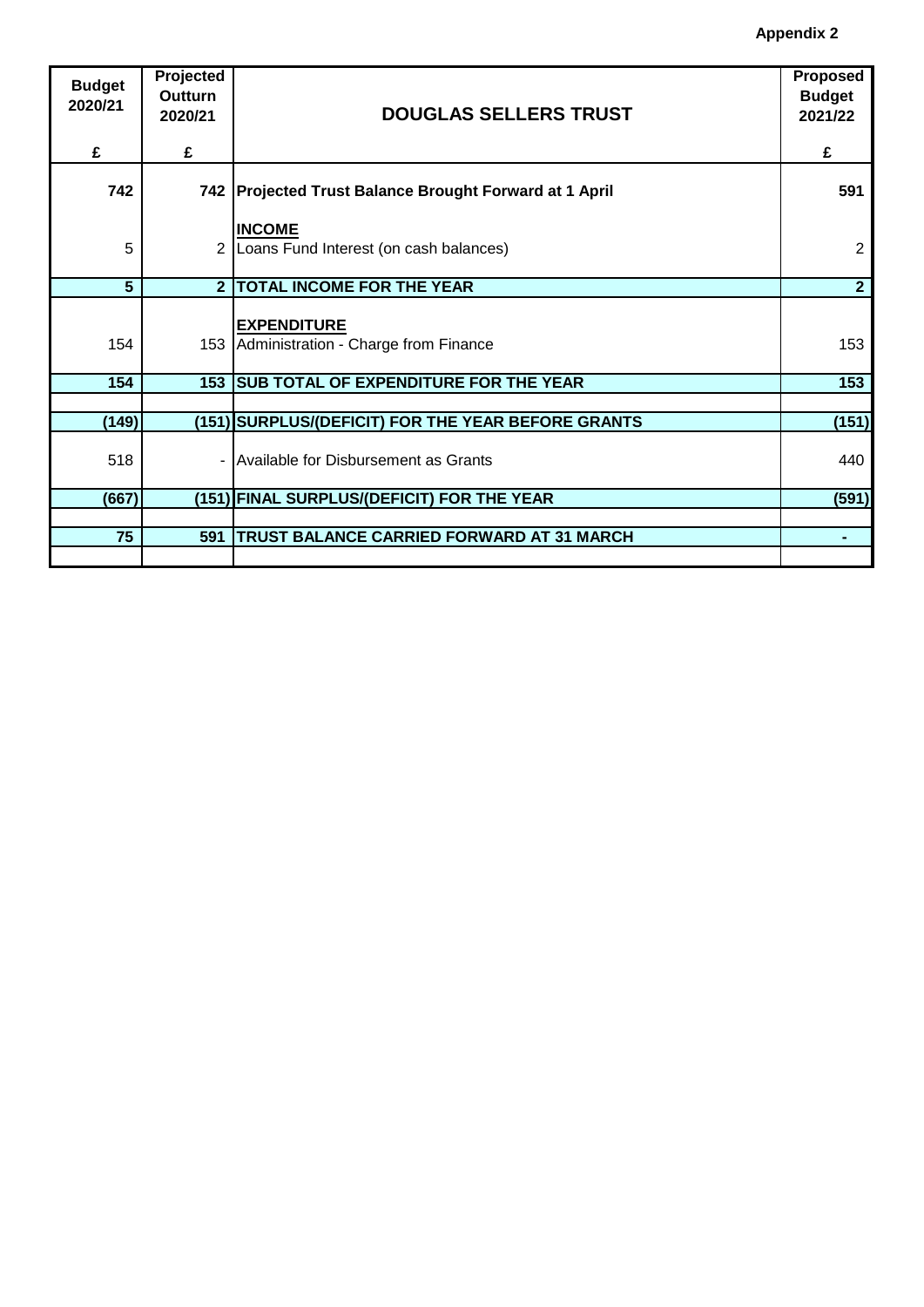| <b>Budget</b><br>2020/21 | Projected<br>Outturn<br>2020/21 | <b>ANDERSON PARK TRUST</b>                                       | Proposed<br><b>Budget</b><br>2021/22 |
|--------------------------|---------------------------------|------------------------------------------------------------------|--------------------------------------|
| £                        | £                               |                                                                  | £                                    |
| 461                      | 461                             | <b>Projected Trust Balance Brought Forward at 1 April</b>        | 310                                  |
| 3                        |                                 | <b>INCOME</b><br>Loans Fund Interest (on cash balances)          | 1                                    |
| 3                        | 1                               | <b>TOTAL INCOME FOR THE YEAR</b>                                 | 1                                    |
| 152                      |                                 | <b>EXPENDITURE</b><br>152   Administration - Charge from Finance | 152                                  |
| 152                      | 152                             | <b>SUB TOTAL OF EXPENDITURE FOR THE YEAR</b>                     | 152                                  |
|                          |                                 |                                                                  |                                      |
| (149)                    |                                 | (151) SURPLUS/(DEFICIT) FOR THE YEAR BEFORE GRANTS               | (151)                                |
| 236                      |                                 | - Available for Disbursement as Grants                           | 159                                  |
| (385)                    |                                 | (151) FINAL SURPLUS/(DEFICIT) FOR THE YEAR INCLUDING GRANTS      | (310)                                |
|                          |                                 |                                                                  |                                      |
| 76                       | 310                             | <b>TRUST BALANCE CARRIED FORWARD AT 31 MARCH</b>                 |                                      |
|                          |                                 |                                                                  |                                      |